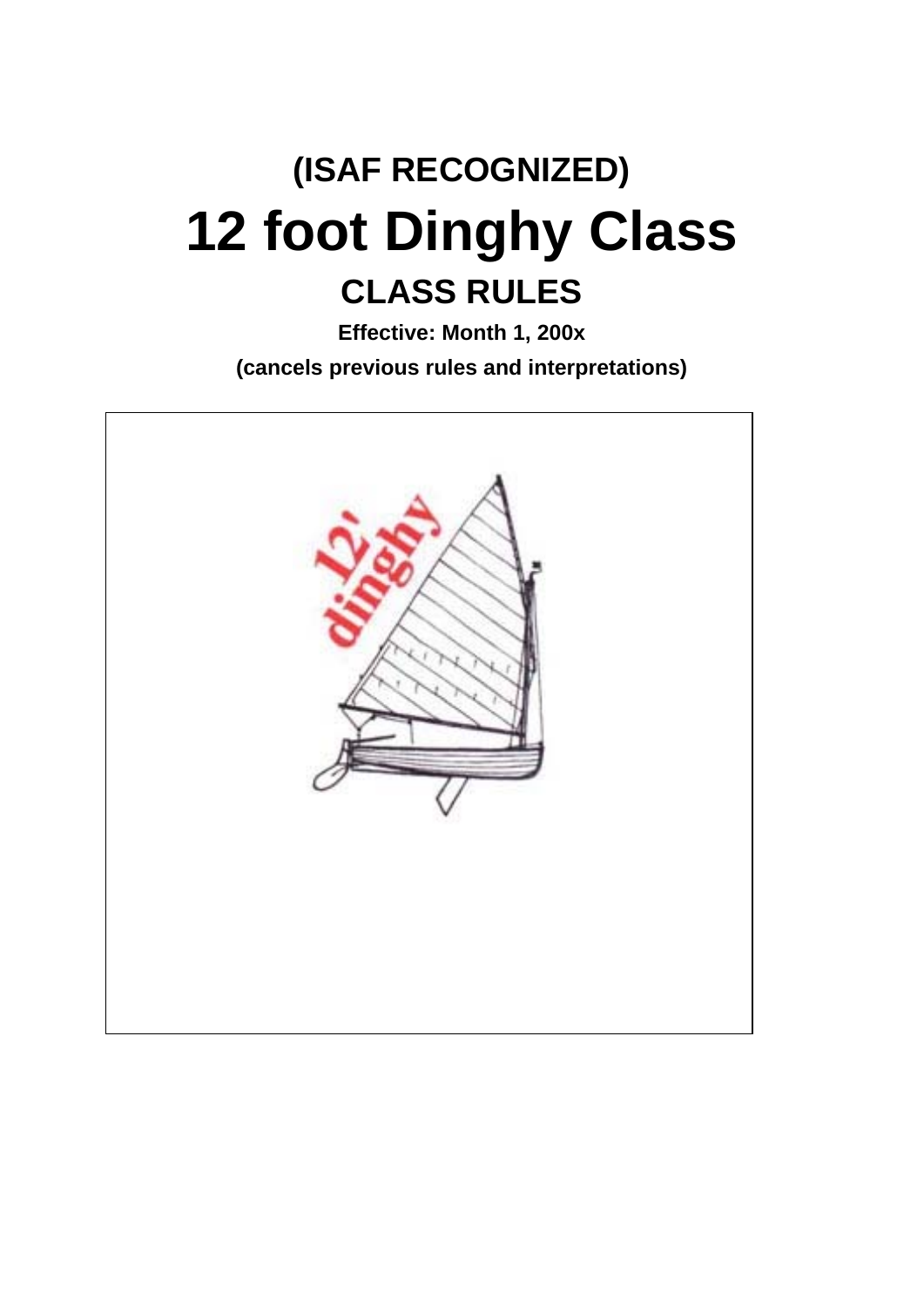# **INDEX**

| B.1  |       |  |
|------|-------|--|
| B.2  |       |  |
| B.3  |       |  |
| B.4  |       |  |
|      |       |  |
|      |       |  |
| C.1  |       |  |
| C.2  |       |  |
| C.3  |       |  |
| C.4  |       |  |
| C.5  |       |  |
| C.6  |       |  |
| C.7  |       |  |
| C.8  |       |  |
| C.9  |       |  |
| C.10 |       |  |
|      |       |  |
| D.1  |       |  |
| D.2  |       |  |
| D.3  |       |  |
| D.4  |       |  |
| D.5  |       |  |
| D.6  |       |  |
| D.7  |       |  |
| D.8  |       |  |
| D.9  |       |  |
|      |       |  |
| E.1  |       |  |
| E.2  |       |  |
| E.3  |       |  |
| E 4  |       |  |
|      |       |  |
| F.1  |       |  |
| F.2  |       |  |
| F.3  |       |  |
| F.4  | BOOM. |  |
| F.5  |       |  |
| F.6  |       |  |
|      |       |  |
| G.1  |       |  |
| G.2  |       |  |
| G.3  |       |  |
|      |       |  |
|      |       |  |
|      |       |  |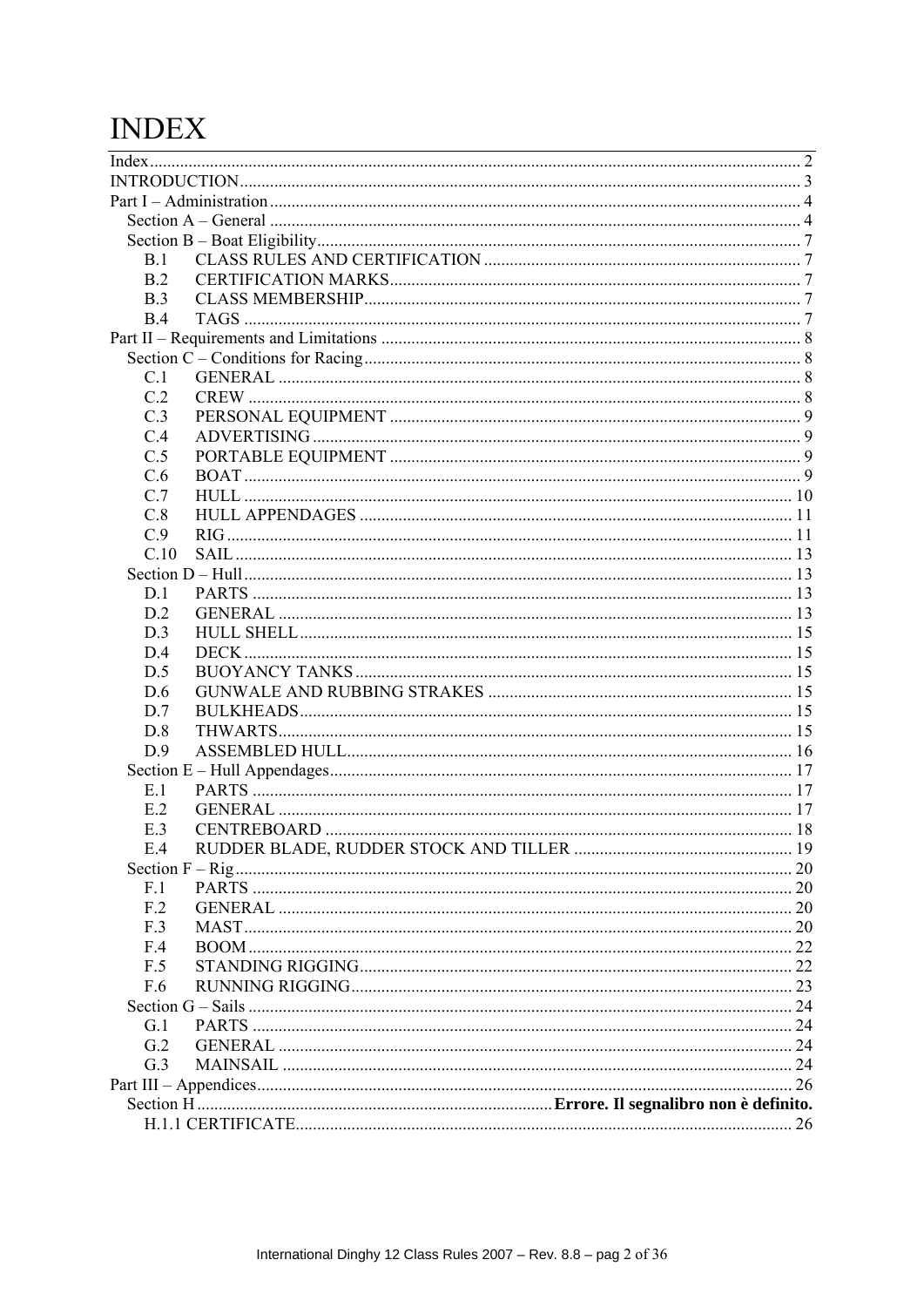# INTRODUCTION

*This introduction only provides an informal background and the 12footDinghy Class Rules proper begin on the next page.* 

*The 12footDinghy is a One-Design racing dinghy with an overall length of 3.66 m for a crew of one (two), designed in 1913 by George Cockshot.*

*12footDinghy by 1920 had been granted "IYRU international" status and was chosen as Olympic Class in 1920 with a crew of two and as Men's Single Handed Dinghy in 1928.* 

*Class rules may evolve, while the intention is to avoid the use of costly, short-lived, risky or environmentally improper materials.* 

*12footDinghy hulls, hull appendages, rigs and sails are measurement controlled.* 

*12footDinghy hull shall be measured before leaving the manufacturer.* 

*Rules regulating the use of equipment during a race are contained in Section C of these class rules, in ERS Part I and in the Racing Rules of Sailing.* 

*Owners and crews should be aware that compliance with rules in Section C is not checked as part of the certification process.*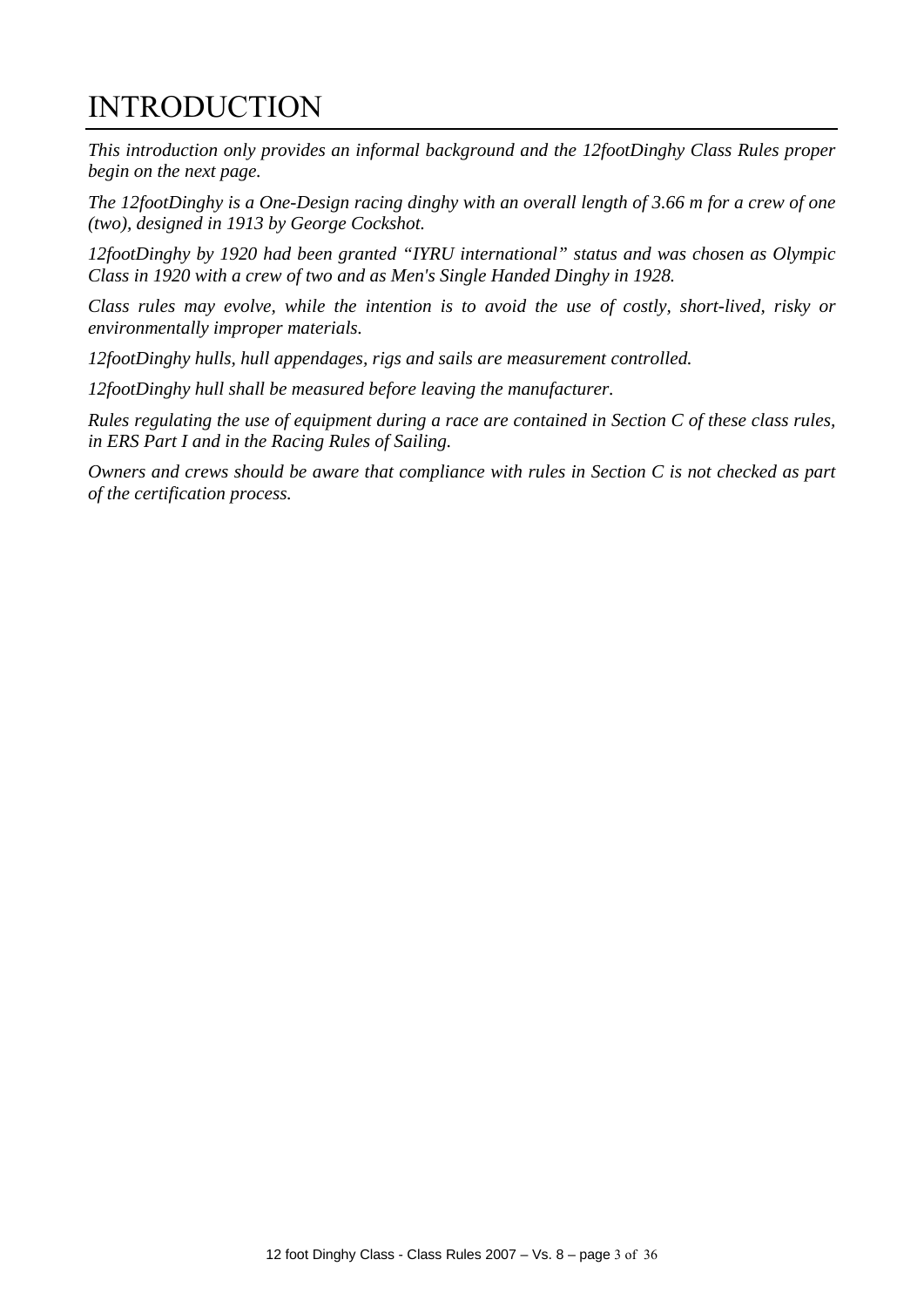# **Section A – General**

# **A.1 LANGUAGE AND DEFINITIONS**

- A.1.1 The official language of the class is English and in case of dispute over translation the English text shall prevail.
- A.1.2 The word "shall" is mandatory and the word "may" is permissive.
- A.1.3 The term "secured" shall mean held in place by positive means.
- A.1.4 The term "fastened" shall mean held in place with bolts or screws.
- A.1.5 The term "permanent" shall mean unable to be removed with simple tools, or fixed with glue or rivets. For limit marks, it shall mean unable to be removed and repositioned without destroying them.
- A.1.6 The term "alteration" shall mean a substantial change from the original condition.
- A.1.7 A dimension or other requirement in the text overrides the same in a Figure.
- A.1.8 All units are metric.
- A.1.9 All dimensions are in millimetres.
- A.1.10 Drawings generally show the transom to the left and the stem to the right, measuring is usually from left to right, but for practical reasons some drawings are tilted.

# **A.2 ABBREVIATIONS**

- A.2.1 ISAF International Sailing Federation
	- MNA **ISAF Member National Authority**
	- I12DA International 12footDinghy Class Association
	- N12DA National 12footDinghy Class Association
	- ERS Equipment Rules of Sailing
	- RRS Racing Rules of Sailing

# **A.3 AUTHORITIES**

- A.3.1 The international authority of the class is the I12DA which shall co-operate with the N12DA in all matters concerning these **class rules**.
- A.3.2 Neither the ISAF, an MNA, the I12DA, a N12DA, a **certification authority**, or an official measurer are under any legal responsibility in respect of these **class rules** and the accuracy of measurement, nor can any claims arising from these be entertained.
- A.3.2 Notwithstanding anything contained herein, the **certification authority** has the authority to withdraw a **certificate** and shall do so on the request of the I12DA.

# **A.4 ADMINISTRATION OF THE CLASS**

- A.4.1 The administering authority is the I12DA. Except as provided for under A.10.3, the **certification authority** is the N12DA of the boat's owner. The N12DA may delegate part or all of its functions, as stated in these class rules, to a MNA.
- A.4.2 In countries where there is no N12DA or MNA, or where neither of these wishes to administer the class, its administrative functions as stated in these class rules shall be carried out by the I12DA or its delegated representatives.

# **A.5 ISAF RULES**

A.5.1 These **class rules** shall be read in conjunction with the ERS and RRS.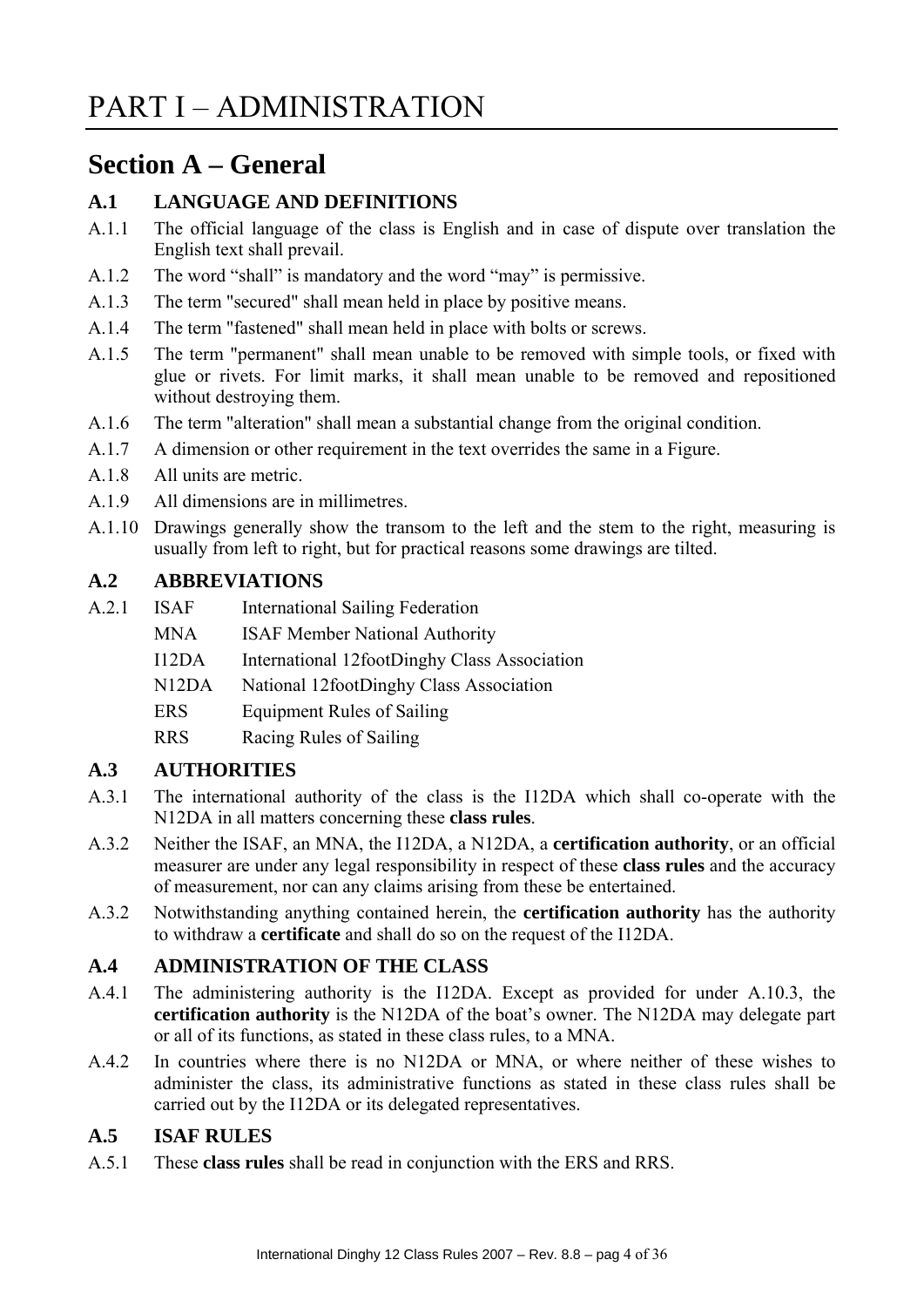- A.5.2 Except where used in headings, when a term is printed in "**bold**" the definition in the ERS applies and when a term is printed in "*italics"* the definition in the RRS applies.
- A.5.3 These rules are complementary to the Building Specification Plan and Measurement Form.

# **A.6 CLASS RULES VARIATIONS**

- A.6.1 At Class Events see RRS 87.1.d) ISAF Regulation 26.5(f) applies. At all other events RRS 86 applies.
- A.6.2 At other Open Events, the Notice of Race/Sailing Instructions may vary these class rules only with the agreement of the N12DA.
- A.6.3 The sailing instructions, where possible, shall include the statement that the Class Flag shall be International Code Flag T (Tango).

# **A.7 CLASS RULES AMENDMENTS**

A.7.1 Amendments to these **class rules** shall be proposed by a N12DA and are subject to the approval of the I12DA in accordance with the procedure as by Appendix H.4.

# **A.8 CLASS RULES INTERPRETATION**

# A.8.1 GENERAL

Interpretation of **class rules**, except as provided by A.8.3, shall be made in accordance with the class procedure as by Appendix A.4.

A.8.2 In case of discrepancy between these rules, the measurement form, measurement diagrams and/or the plans, the matter shall be referred to the I12DA.

#### A.8.3 AT AN EVENT

Any interpretation of **class rules** required at an event will only be made by an International Jury constituted in accordance with the RRS. Such interpretation shall only be valid during the event and the organising authority shall, as soon as practical after the event, inform the ISAF, the MNA and the I12DA of such interpretation.

# **A.9 INTERNATIONAL CLASS FEE AND HULL IDENTIFICATION PLAQUE**

- A.9.1 The hull builder shall pay the International Class Fee every hull built, whether or not it is subsequently measured and registered. Payment shall be made to the N12DA, which will transfer the agreed amount to the I12DA..
- A.9.2 The N12DA shall, after having received the Class Fee for the hull, issue the Hull Identification Number, send the Hull Identification Plaque and a measurement form to the hull builder.
- A.9.3 The Hull Identification Number shall not be changed.

# **A.10 SAIL NUMBERS**

- A.10.1 Sail numbers shall be issued by the **certification authority**.
- A.10.2 Sail numbers shall be issued to all boats, in consecutive order starting at "1" for each National Authority.

# **A.11 HULL CERTIFICATION**

- A.11.1 A **certificate** shall record the following information:
	- (a) Class

# **(b) Certification authority**

- (c) Sail number(s)in accordance with A.10.
- (d) Owner's name and address.
- (e) Hull identification (see D.1.4)
- (f) Builder / manufacturer's details
- (g) Date of issue of initial **certificate**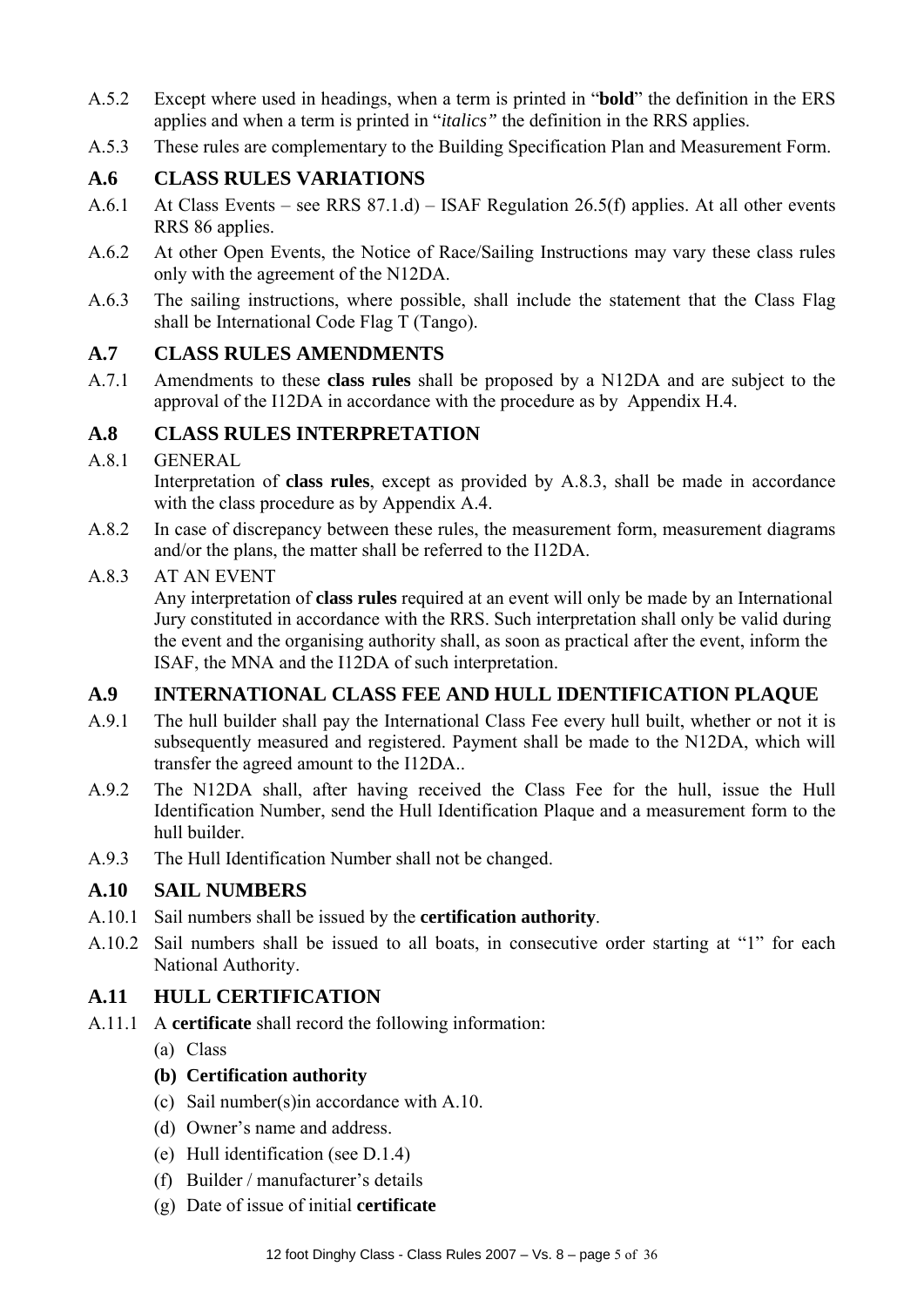- (h) Date of issue of **certificate**
- (i) Measurer's name.
- A.11.2 Certification control shall be carried out only by **official measurers** appointed both by their MNA and the N12DA. An official measurer shall not perform certification control on any part owned, designed or build by him, or in which he is an interested party, or has a vested interest, except where permitted by these **class rules.**

# **A.12 INITIAL HULL CERTIFICATION**

- A.12.1 For a **certificate** to be issued to hull not previously **certified**:
	- (a) **Certification control** shall be carried out by the **official measurer** who shall complete the appropriate documentation.
	- (b) The documentation and **certification** fee, if required, shall be sent to the **certification authority**.
	- (c) Upon receipt of a satisfactorily completed documentation and **certification** fee, if required, the **certification authority** may issue a **certificate**.

#### **A.13 VALIDITY OF CERTIFICATE**

- A.13.1 A hull **certificate** becomes invalid upon:
	- (a) the change to any items recorded on the hull **certificate** as required under A.11.
	- (b) Alterations to the position, number or mass of weight correctors,
	- (c) The use of equipment that does not comply, or that causes the boat not to comply, with limitations recorded on the certificate,
	- (d) Alteration or repair to items required by the measurement form(s) to be measured, other than permitted routine maintenance,
	- (e) A change of class rules that causes equipment in use to cease to be permitted, except as allowed under rule A.15.
	- (f) the date of expiry,
	- (g) withdrawal by the **certification authority**,
	- (h) the issue of a new **certificate**,

#### **A.14 HULL RE-CERTIFICATION**

- A.14.1 The **certification authority** may issue a **certificate** to a previously certified **hull**:
	- (a) when it is invalidated under A.13.1(a) or (b), after receipt of the old **certificate**, and **certification** fee if required.
	- (b) when it is invalidated under A.13.1 (c), at its discretion.
	- (c) in other cases, by application of the procedure in A.12.

#### **A.15 RETENTION OF CERTIFICATION DOCUMENTATION**

- A.15.1 The **certification authority** shall:
	- (a) retain the original documentation upon which the current **certificate** is based.
	- (b) upon request, transfer this documentation to the new **certification authority** if the hull is exported.

#### **A.16 OLD BOATS**

- A.16.1 The following rules always apply: C.9.4, D.9 (except those related to …).
- A.16.2 Subject to A.16.1, a hull or other equipment not complying with current class rules, but complying with the class rules in force at a previous certification control, may retain certification, provided that the non-compliance does not give a racing advantage to the boat.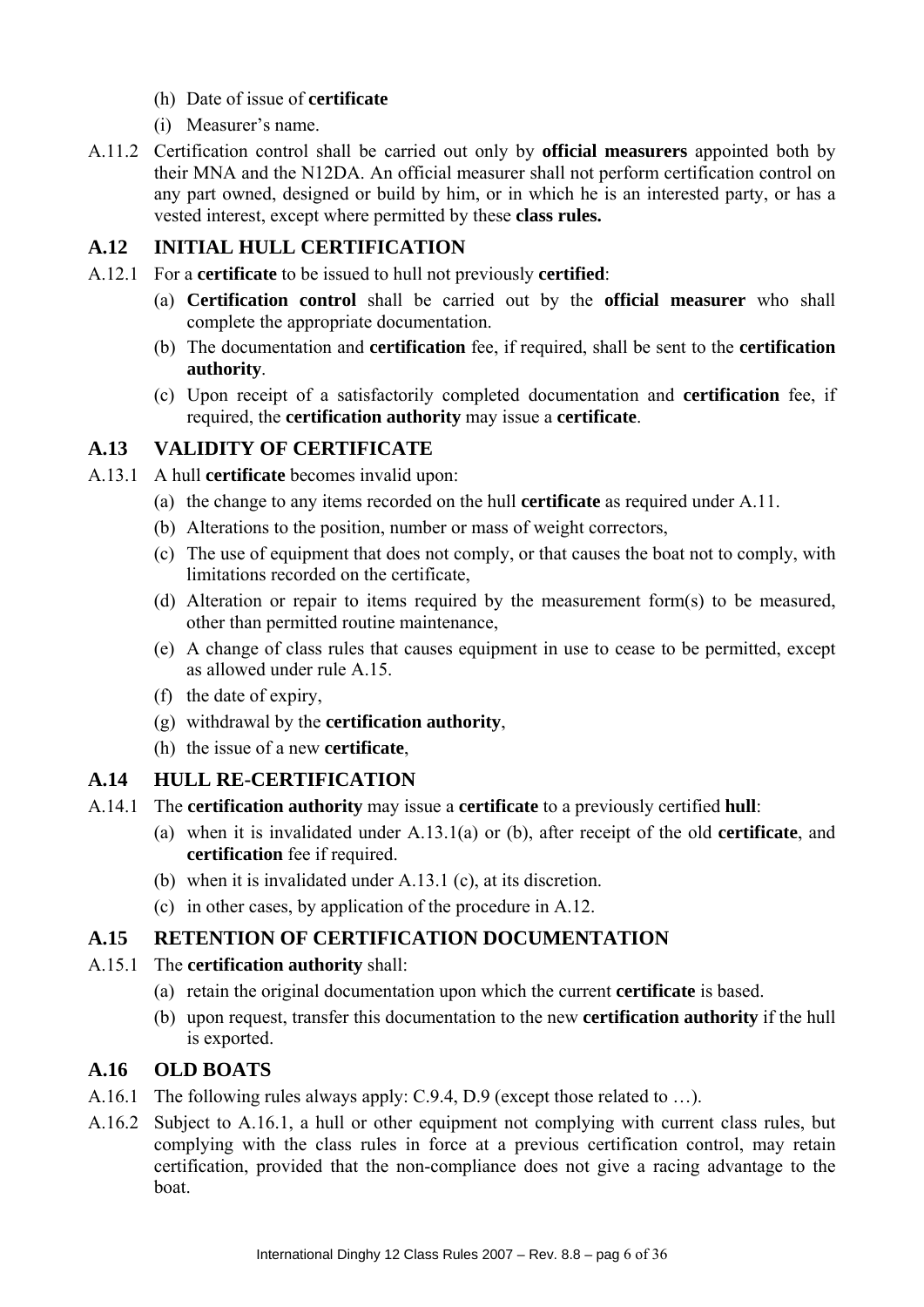- A.16.3 In particular, Rule A.16.2 can be applied with respect to centreboard pivot position, centreboard safety plate, centreboard weight, mast weight, gaff weight, mast centre of gravity.
- A.16.4 Altered or renewed equipment shall comply with current **class rules** unless, in the opinion of the **certification authority**, this is unreasonable.

# **A.17 BOAT CATEGORIES**

A.17.1 Category 1: '**Wood Classic'**

 A Dinghy 12 shall be defined as a 'wood' Dinghy when the boat, rudder and spars are made of solid timber, the veneers of which have been bonded with nails, screws and boil proof glue. The construction rules and plans are to as by Appendix K1

#### A.17.2 Category 2: **FRP** and **Composite**

- a) A Dinghy 12 shall be defined as **FRP** (Fibre Reinforced Plastic), when the hull, bilge panels, topsides, transom, fore and aft main bulkheads, centreboard case sides, tank sides and decking are made from any combination of the following:
	- Glass fibre cloth
	- Polyester or epoxy resin
- b) A Dinghy 12 may be defined as **Composite**, when the hull, bilge panels and the transom, fore and aft main bulkheads, centreboard case sides, tank sides, thwart and deck are made from any combination of the materials listed above, and or the following:
	- Solid timber
	- Plywood

The construction rules and plans of FRP & Composite are to as by Appendix K2

# **Section B – Boat Eligibility**

For a **boat** to be eligible for *racing*, it shall comply with the rules in this section.

# **B.1 CLASS RULES AND CERTIFICATION**

- B.1.1 The **boat** shall:
	- (a) be in compliance with the **class rules**.
	- (b) have a valid hull **certificate** including **corrector weight** and related details as specified in C.7.2 and C.7.3.
	- (c) have valid **certification marks** as required

# **B.2 CERTIFICATION MARKS**

- B.2.1 The **hull** shall carry the builder's plaque fixed as by D.2.5(a) and have a valid **hull** card
- B.2.2 The **mast** shall carry a valid certification mark and have a valid **mast** card.
- B.2.3 The **Centreboard** and **Rudder** shall carry valid certification marks.

# **B.3 CLASS MEMBERSHIP**

B.3.1 The crew shall be current members of a N12DA.

# **B.4 TAGS**

B.2.1 At championships or principal events the race committee may arrange for boats and/or sails to be partly or completely re-measured before racing. Parts measured shall be marked with a tag (sticker/stamp which may be signed and numbered by the Measurer). Tags of previous events shall be ignored.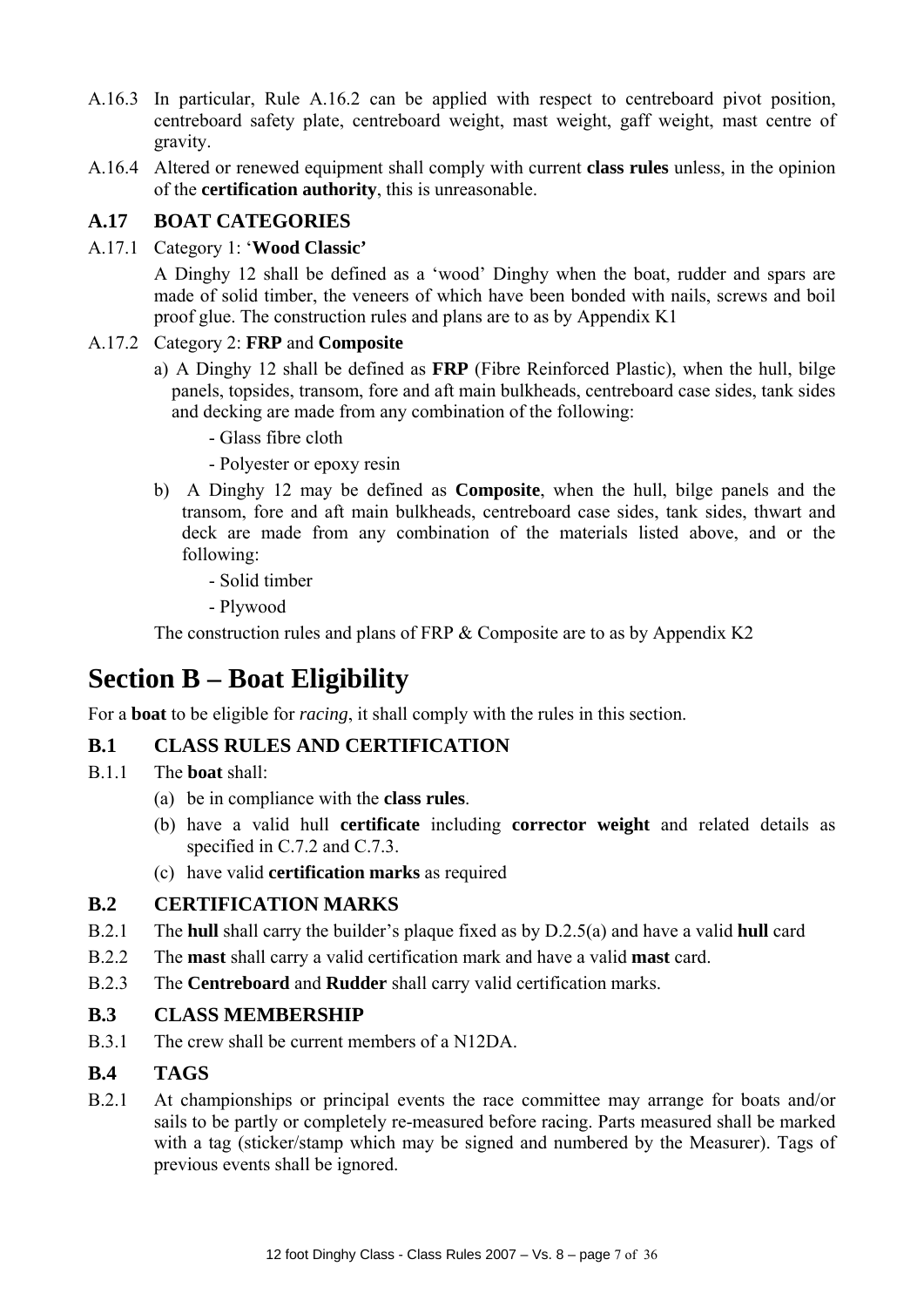# PART II – REQUIREMENTS AND LIMITATIONS

The **crew** and the **boat** shall comply with the rules in Part II when *racing*. In case of conflict Section C shall prevail.

The rules in Part II are **closed class rules**. **Certification control** and **equipment inspection** shall be carried out in accordance with the ERS except where varied in this Part.

# **Section C – Conditions for Racing**

# **C.1 GENERAL**

#### C.1.1 Rules

- (a) The following RRS 2005-2008 rules shall apply as amended below:
	- 1. rules 44.1 and 44.2 are changed so that only one turn, including one tack and one gybe, is required..
	- 2. In alteration to RRS 42:
		- I. If the average wind speed is above 10 knots, measured at deck level, the race committee may display Flag O before or with the warning signal to signal hat pumping, rocking and ooching are allowed after the starting signal. (change of RRS 42.2(a), RRS 42.2(b), RRS 42.2(c)).
		- II. After the starting signal, if the average wind speed is above 10 knots, measured at deck level, the race committee may display Flag O with repetitive sounds at any rounding mark to signal that pumping, rocking and ooching are allowed. This instruction applies to a boat after she has passed the mark. (change of RRS 42.2(a), RRS 42.2(b), RRS 42.2(c)).
	- III. If the race committee has acted under instruction C  $1.1(a)(1)$  or C  $1.1(a)(2)$ and the average wind speed becomes less than 10 knots, the race committee may display flag R with repetitive sounds at any rounding mark to signal that rule 42 applies as written in the RRS . This instruction applies to a boat after she has passed the mark.
- (b) The 12 Foot Dinghy Class recommends that Race Officers postpone a race not started, or abandon a race that have started, in more than 5 minutes wind speed of 16 knots and above, measured at deck level.
- (c) The ERS Part I Use of Equipment shall apply.

# **C.2 CREW**

- C.2.1 LIMITATIONS
	- (a) The **crew** shall consist of 1 or 2 person, each in contact with the boat.
	- (b) At World, Continental, National or Regional Championship the **crew** shall consist of 1 person.
	- (c) The minimum age of a **crew** is sixteen years on December  $31<sup>st</sup>$ .
	- (d) No **crew** member shall be substituted during an event without the approval of the Race Committee.

#### C.2.2 RESPONSIBILITIES

(a) It is the **crew**'s responsibility to ensure that the **boat** and **personal equipment** comply with the **class rules** when *racing*.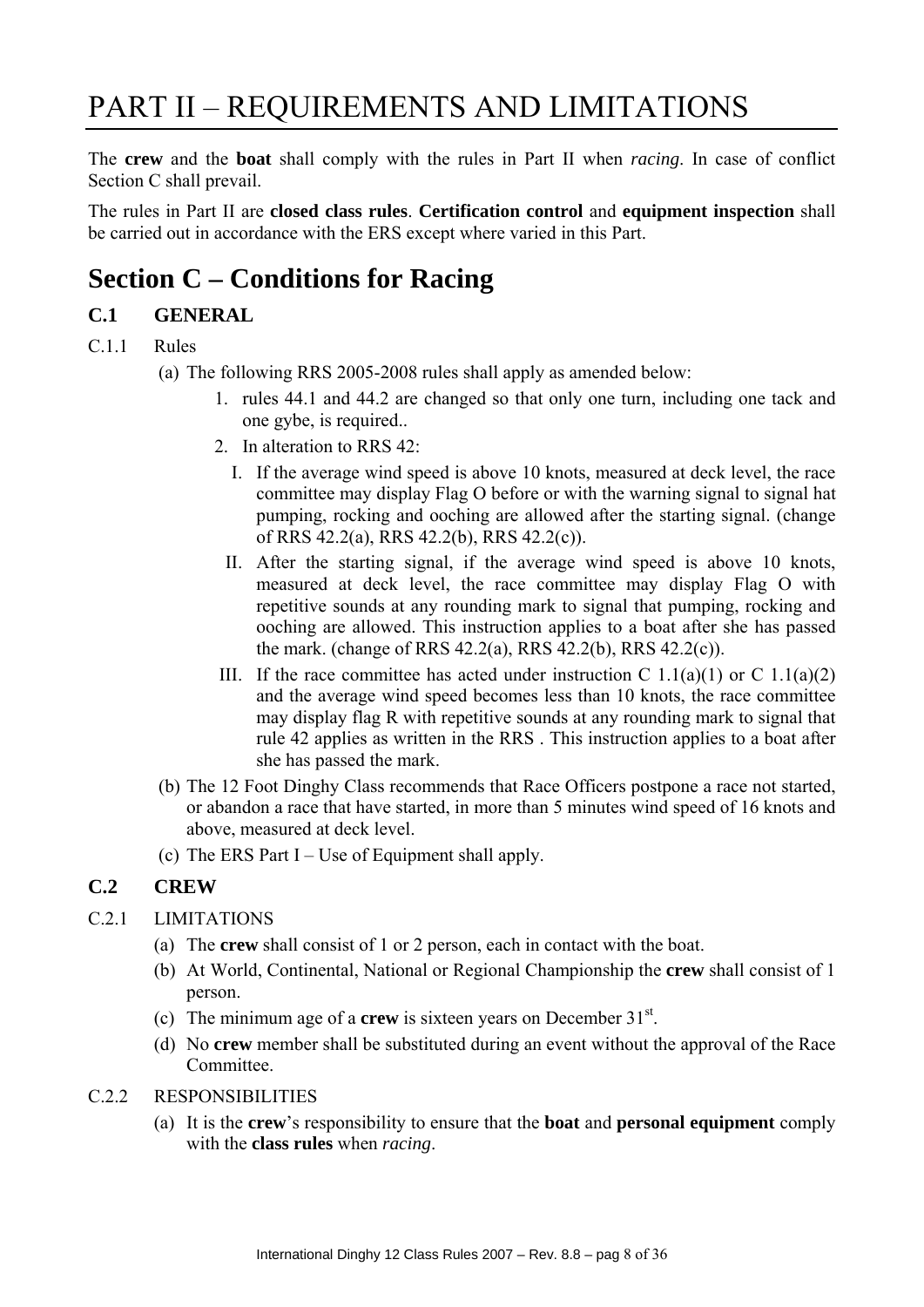# **C.3 PERSONAL EQUIPMENT**

#### C.3.1 MANDATORY

(a) The boat shall be equipped with **personal buoyancy** for each crew member to the minimum standard EN 393: 1995 (CE 50 Newtons).

# **C.4 ADVERTISING**

#### C.4.1 LIMITATIONS

Advertising shall only be displayed in accordance with Category C of the ISAF Advertising Code, except as amended by C.4.2.

#### C.4.2 RESTRICTIONS

 A competitor advertising is restricted to the outside **hull** shell aft of 1650 mm from the foremost point (fittings excluded) hull and may relate only to the ownership of the **boat**.

# **C.5 PORTABLE EQUIPMENT**

#### C.5.1 FOR USE

- (a) MANDATORY
	- (1) One hand bailer and/or bucket, which shall be securely attached to the hull by a lanyard(s). The bailer or bucket shall have a minimum capacity of two litres.
- (b) OPTIONAL
	- (1) Additional bailers or buckets and one or more sponge.
	- (2) One compass, which may be included in timing devices, and which shall be removable and not recess in any part of the hull. If electronic, only compasses with heading, heading memory and timing functions are permitted.
	- (3) Electronic or mechanical timing devices which may include a compass, and which shall be removable and not recess in any part of the **hull**. Wrist watches with compass functionality are permitted additionally. No other electrical or electronic devices than those prescribed in C.5.1 and those required by an organizer and the I12DA to be carried by **boats** shall be permitted on board when *racing*.
	- (4) Other equipment and fittings normally carried in **boats** such as flags, mechanical wind indicators, anchors and anchor warps, fenders, bags, bottles, manual recorders, writing equipment and spares.

#### C.5.2 NOT FOR USE

- (a) MANDATORY
	- (1) Towing rope of floating type minimum 8 m long of not less than 8 mm in diameter secured to the **mast**.
	- (2) One oar or one paddle, minimum 800 mm long and with a blade area of minimum  $0.04$  m<sup>2</sup>
- (b) OPTIONAL
	- (1) Electronic navigation devices
	- (2) One outboard engine
	- (3) Additional paddles and oars and oarlocks.

#### **C.6 BOAT**

C.6.1 WEIGHT

| minimum |
|---------|
|         |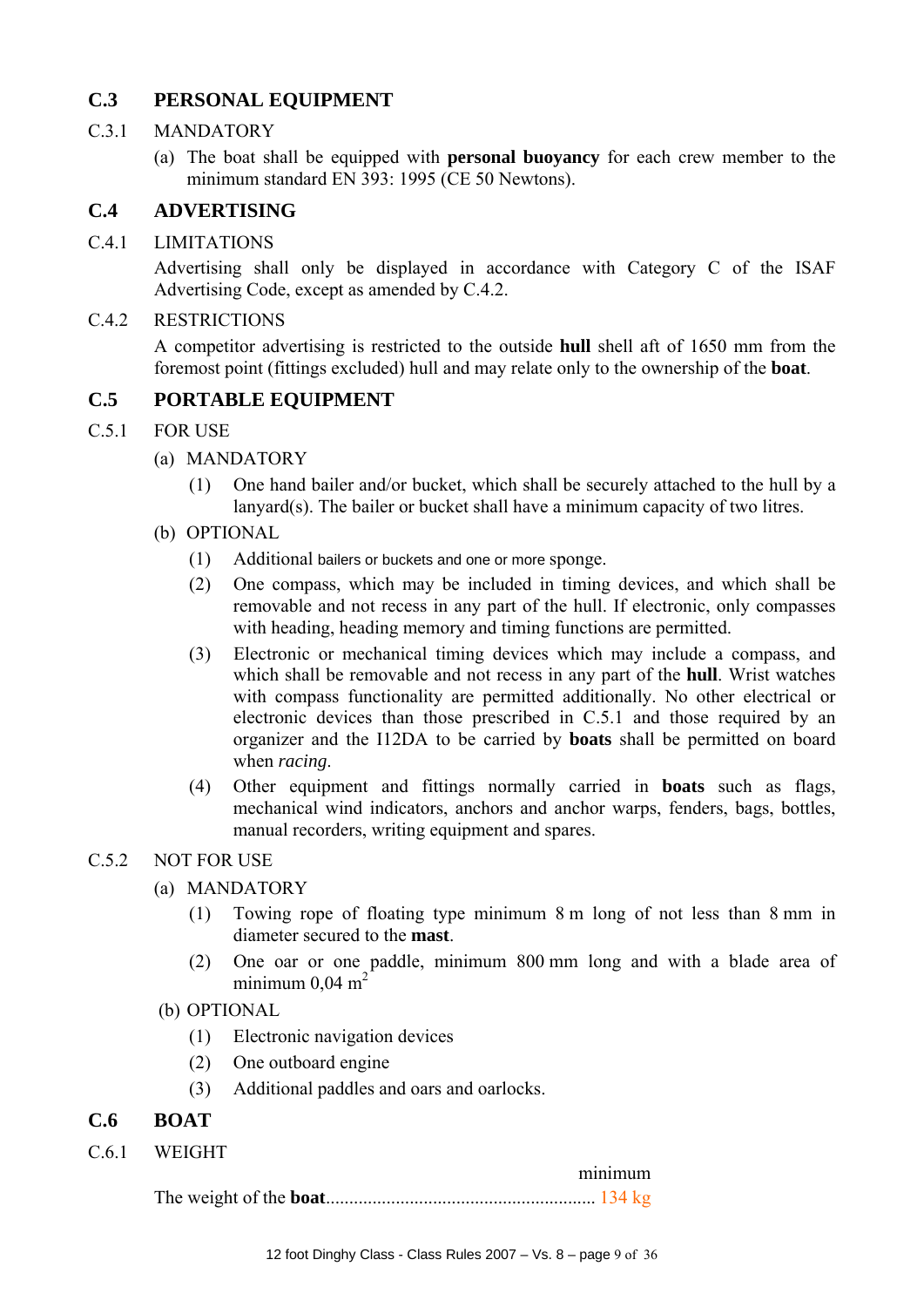The weight shall be taken of the **boat** fully rigged for sailing and in dry condition, but excluding **sails**, towing rope, **personal** and portable **equipment** excluding **sails** and all portable equipment as listed in C.5.

#### C.6.2 CORRECTOR WEIGHTS

- (a) Lead **corrector weights** shall be securely fastened to the **hull** if necessary to ensure compliance with D.9.2 and D.9.3. Corrector weights shall be visible to allow for inspection without the use of tools.
- (b) The total weight of such **corrector weights** shall not exceed 6 kg. The number, position and size of the hull corrector weights, and notes of other fittings (such as compasses and hiking pads) having a significant effect upon compliance with D.9.2 and D.9.3, shall be entered on the **certificate**.

#### C.6.3 FLOTATION

- (a) The **hull** shall have at least two flotation elements.
- (b) Flotation elements shall comply with ISO 12217-3<sup>1</sup> Annex C.
- (c) **Hulls** with air tanks as flotation elements shall additionally comply with ISO 12217-3 Annex D, by test or calculation, except that the largest air tank shall not be included as a flotation element.
- (d) It is the owner's responsibility to see that the flotation elements are kept securely fastened and fully effective when afloat. Hatch covers and drainage plugs for air tanks shall be kept in place at all times.
- (e) Buoyancy shall ensure that in the event of complete flooding, a fully rigged **boat** with intact buoyancy units will float approximately level.
- (f) If in doubt regarding compliance with C.6.3, an **equipment inspector** may order a buoyancy test, afterwards checking the tanks for significant leakage. If the buoyancy is deemed unsatisfactory, the **certificate** shall be withdrawn and not returned until satisfactory remedial measures have been taken.

# **C.7 HULL**

- C.7.1 MODIFICATIONS, MAINTENANCE AND REPAIR
	- (a) The hull shell, decks, bulkheads, centreboard case, keel and double bottom (if fitted) shall not be altered in any way except as permitted by these **class rules**.
	- (b) Routine maintenance such as painting and polishing is permitted without remeasurement and **re-certification**
	- (c) If any hull moulding is repaired in a way that might cause Rules C.6.1 or D.9 to be contravened, an **official measurer** shall satisfy himself that the equipment remains within the rules. The **official measurer** shall also describe the details of the repair on the **certificate**.

#### C.7.2 WEIGHT AND WEIGHT DISTRIBUTION

After completion of **certification control**, if fittings or other items are moved in a way that might cause Rules D.9.2 and D.9.3 to be infringed, Rule A.13.1 shall apply and a new certification control under Rules D.9.2 and D.9.3 is required.

C.7.3 FITTINGS

(a) USE

l

C 235 of 2002- 10-01

 $^{1}$  EN ISO 12217-3:2002

Small craft – Stability and buoyancy assessment and categorisation – Part 3 : Boats of hull length less than 6 m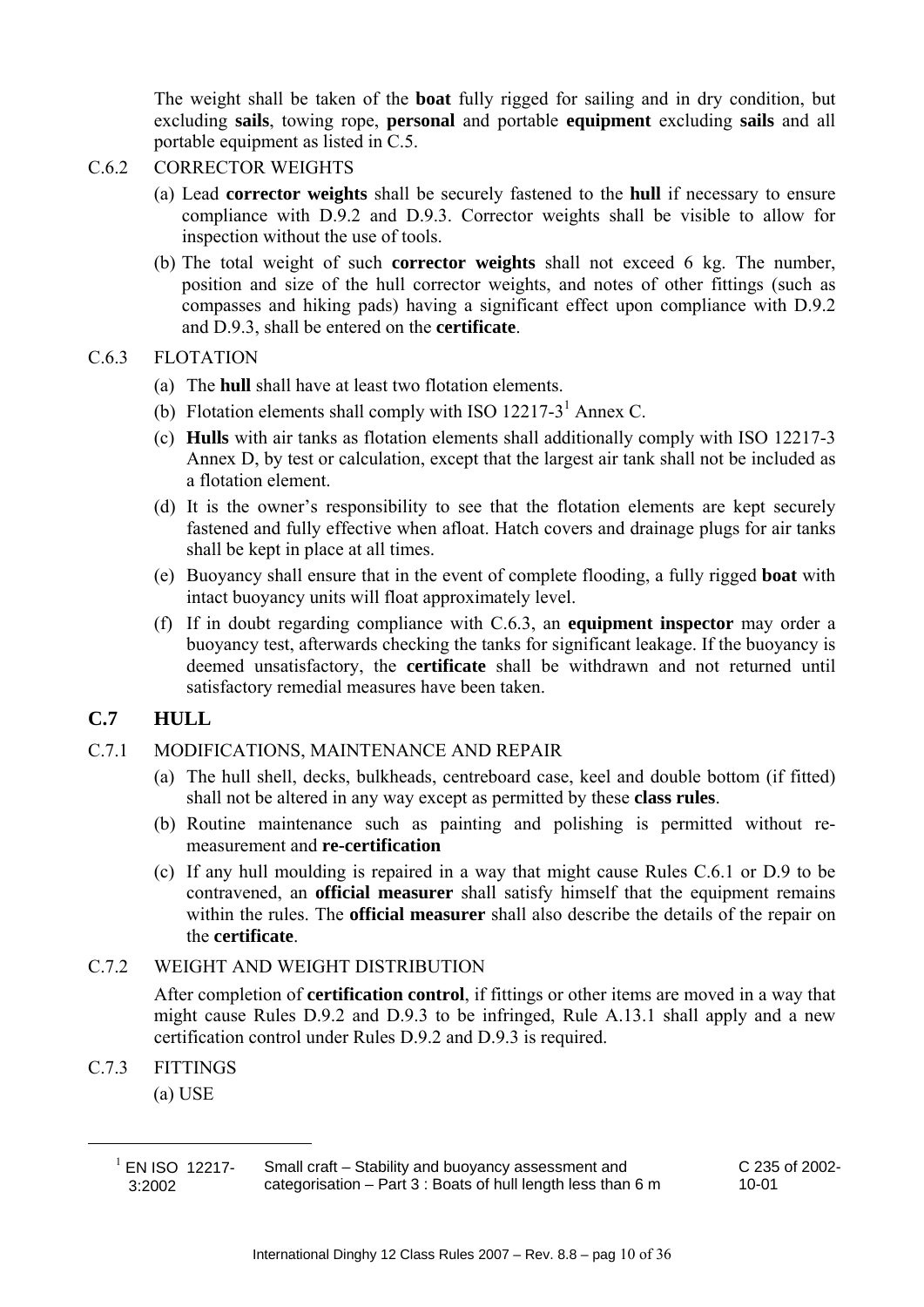- (1) Inspection hole covers and drainage plugs shall be kept in place at all times when racing.
- (2) All fittings, fastenings and local reinforcement for fittings shall be only for their normal purpose and shall not be used to increase the weight of the **boat**.
- (3) Except when specified otherwise or a system is optional, the direction of the control lines, sheets and ropes shall not be modified by means of shackles, rings, loops or holes in the boat.
- (4) Hiking pads, attached to but removable from the **hull** are permitted. They shall not extend outboard of the vertical plane of the gunwale rubbing strake.

# **C.8 HULL APPENDAGES**

#### C.8.1 MODIFICATIONS, MAINTENANCE AND REPAIR

- (a) The centreboard and the rudder shall not be altered in any way except as permitted by these **class rules**.
- (b) Maintenance such as repair, painting and polishing is permitted without remeasurement and **re-certification**.

#### C.8.2 LIMITATIONS

- (c) Only one **centreboard** shall be used during an event, except when the **centreboard** has been lost or damaged beyond repair.
- (d) Only one **rudder** shall be used during an event, except when the **rudder** has been lost or damaged beyond repair.

#### C.8.2 CENTREBOARD

- (a) USE
	- 1. There shall be an arrangement to prevent the **centreboard** from opening the angle between the keel and it's aft edge more than 75 degrees.
	- 2. There shall be an arrangement to prevent the **centreboard** from falling off if the boat is capsized..
	- 3. There shall be an arrangement to prevent the **centreboard**, if lowered, from retracting completely if the boat is capsized and acting like a knife on the keel.

#### C.8.3 RUDDER

(a) USE

- 1. The **rudder** blade shall be pinned or bolted so that the **rudder** assembly shall be in its fully lowered position.
- 2. There shall be a fitting to prevent the **rudder** from falling off if the **boat** is capsized.
- 3. There shall be a fitting to prevent the **tiller** from slip off casing.
- 4. A **tiller extension** is allowed

#### **C.9 RIG**

#### C.9.1 MODIFICATIONS, MAINTENANCE AND REPAIR

- (a) Routine maintenance such as painting and polishing is permitted without remeasurement and **re-certification**.
- C.9.2 LIMITATIONS
	- (a) Only one set of **spars** and standing **rigging** shall be used during an event, except when a item has been lost or damaged beyond repair.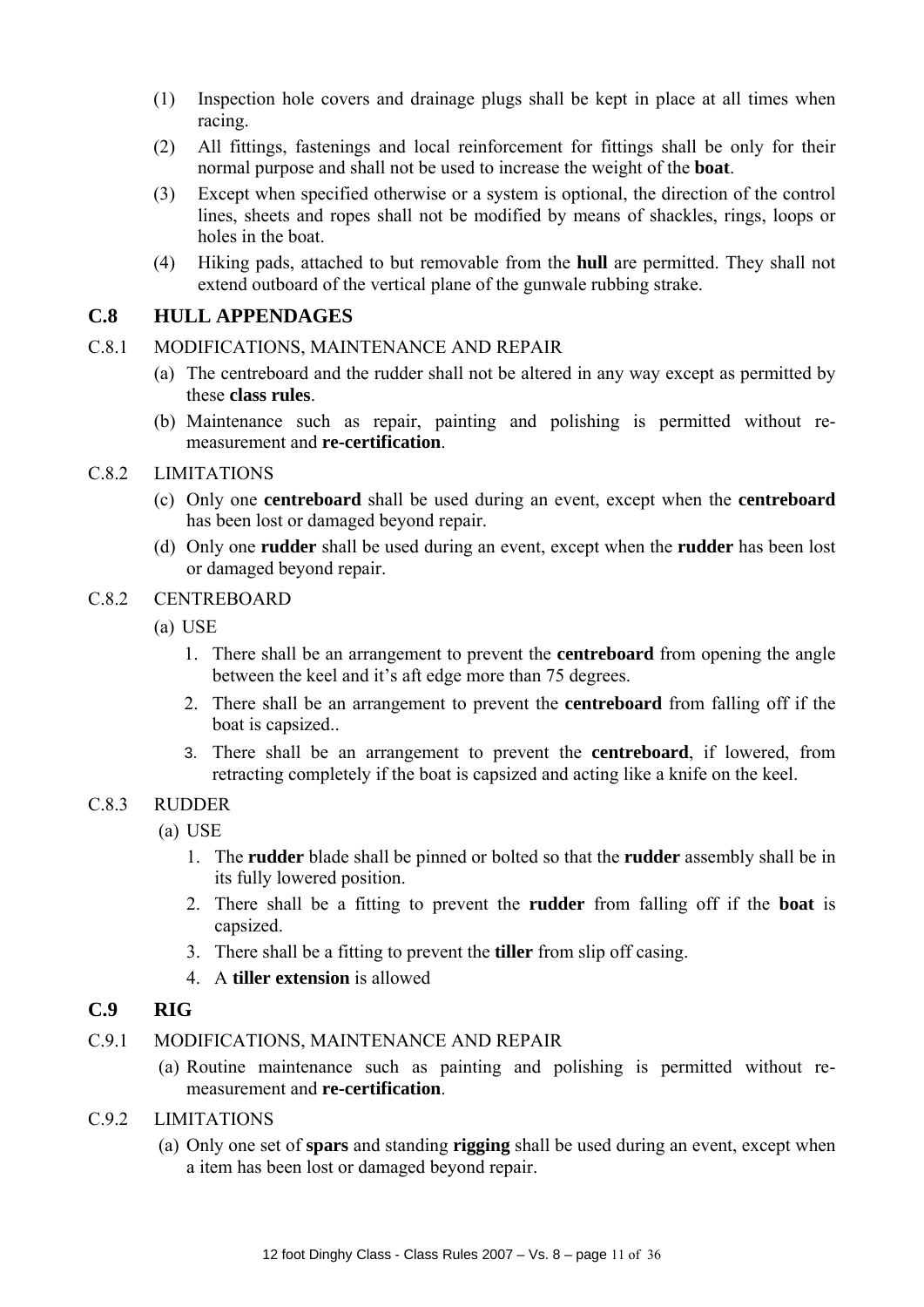# C.9.3 MAST

# (a) DIMENSIONS

|       | minimum<br>maximum                                                                                                                                                                                                                                       |
|-------|----------------------------------------------------------------------------------------------------------------------------------------------------------------------------------------------------------------------------------------------------------|
|       | 1. distance of the upper neck of the halyard pulley                                                                                                                                                                                                      |
|       |                                                                                                                                                                                                                                                          |
|       | 3. Boom point distance from thwart   99 mm  101 mm                                                                                                                                                                                                       |
|       | $(b)$ USE                                                                                                                                                                                                                                                |
|       | (1) The <b>mast</b> shall be stayed by a couple of shrouds only and fitted in such a way that                                                                                                                                                            |
|       | it will not come out of the step when the boat is capsized.                                                                                                                                                                                              |
|       | (2) The <b>mast</b> shall pass through the thwart and shall be stepped in the mast step in<br>such a way that any movement in any horizontal direction shall not exceed 5 mm,<br>and any mast rotation shall not exceed 5 degrees.                       |
|       | (3) Arrangements allowing rotation of the <b>mast</b> are prohibited.                                                                                                                                                                                    |
|       | (c) OPTIONS                                                                                                                                                                                                                                              |
|       | (1) A mechanical wind indicator may be fitted to the top or in front of the mast.                                                                                                                                                                        |
| C.9.4 | <b>BOOM</b>                                                                                                                                                                                                                                              |
|       | (a) DIMENSIONS                                                                                                                                                                                                                                           |
|       | minimum<br>maximum                                                                                                                                                                                                                                       |
|       | 3.580 mm                                                                                                                                                                                                                                                 |
|       |                                                                                                                                                                                                                                                          |
|       | $(b)$ USE                                                                                                                                                                                                                                                |
|       | (5) The intersection of the aft edge of the mast spar and the top of the boom spar,<br>each extended as necessary, shall not be below the upper edge of the mast <b>lower</b><br><b>limit mark</b> when the boom spar is at $90^\circ$ to the mast spar. |
|       | (6) A rope shall be fastened to the boom jaws through two holes or through two eyes,<br>and pass forward around the <b>mast</b> .                                                                                                                        |
| C.9.6 | <b>GAFF</b>                                                                                                                                                                                                                                              |
|       | (a) DIMENSIONS                                                                                                                                                                                                                                           |
|       | minimum maximum                                                                                                                                                                                                                                          |
|       |                                                                                                                                                                                                                                                          |
|       | Gaff point distance from lower limit mark  1.290 mm 1.510 mm                                                                                                                                                                                             |
|       | $(b)$ USE                                                                                                                                                                                                                                                |
|       | (1) The gaff shall be hoisted on an halyard fixed in any point inside the gaff point<br>distance. The arrangement shall permit hoisting and lowering of the sail at sea.                                                                                 |
|       | (2) A ring shaped rope may be fastened to the gaff lower edge and pass forward<br>around the mast.                                                                                                                                                       |
|       | (3)                                                                                                                                                                                                                                                      |
| C.9.8 | <b>STANDING RIGGING</b>                                                                                                                                                                                                                                  |
|       | (a) DIMENSIONS                                                                                                                                                                                                                                           |
|       | minimum<br>maximum                                                                                                                                                                                                                                       |
|       |                                                                                                                                                                                                                                                          |
|       |                                                                                                                                                                                                                                                          |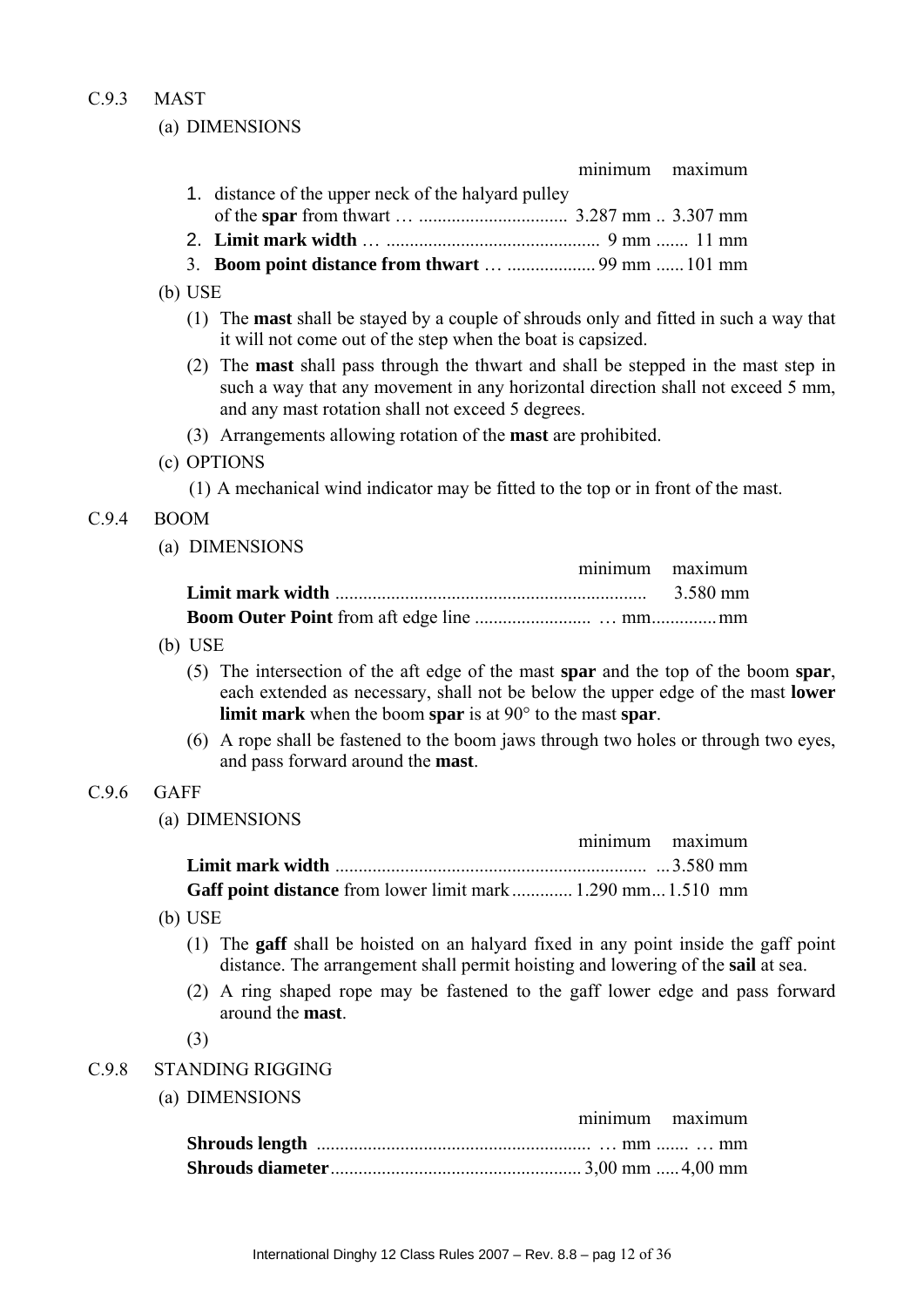- (b) USE
	- (1) Both shrouds shall be of steel cord wire, with a strap laid around the mast head.
	- (2) Rigging links and rigging screws shall not be adjusted.

# **C.10 SAIL**

- C.10.1 MODIFICATIONS, MAINTENANCE AND REPAIR
	- (a) **Sail** shall not be altered in any way except as permitted by these **class rules**.
	- (b) Routine maintenance is permitted without re-measurement and re-**certification**.
- C.10.2 LIMITATIONS
	- (a) Not more than 1 **sail** shall be carried aboard.
	- (b) Not more than 2 **sails** shall be used during an event except when a **sail** has been lost or damaged beyond repair.

#### C.10.3 IDENTIFICATION

The national letters and sail numbers shall comply with the RRS except where prescribed otherwise in these **class rules**.

# C.10.4 USE

- (a) The **sail** upper luff edges shall be fastened to fittings on the backside of the gaff spar. The internal ghirt of the eye bolts shall not be outside the **outer points** on the gaff spar.
- (b) The **sail** luff boltropes shall be in the gaff grooves or tracks at the backside of the gaff or fastened in any other way by a rope.

# **Section D – Hull**

# **D.1 PARTS**

- D.1.1 MANDATORY
	- (a) Hull shell
	- (b) Deck
	- (c) Thwarts
	- (d) Buoyancy units or floorboards or double bottom
	- (e) Gunwale rubbing strakes
	- (f)
- D.1.2 OPTIONAL
	- (a) Bulkheads
	- (b) Centreboard case athwartship stiffening struts
	- (c) Mainsheet block and supports below sheer height
	- (d) Keel bands

(e)

# **D.2 GENERAL**

- D.2.1 RIILES
	- (a) The **hull** shall comply with the **class rules** in force at the time of initial **certification.**
	- (b)
- D.2.2 CERTIFICATION
	- (a) The hull and centreboard shall be measured together, and details shall be recorded upon the measurement form and certificate as specified by Rule A.11. If a new centreboard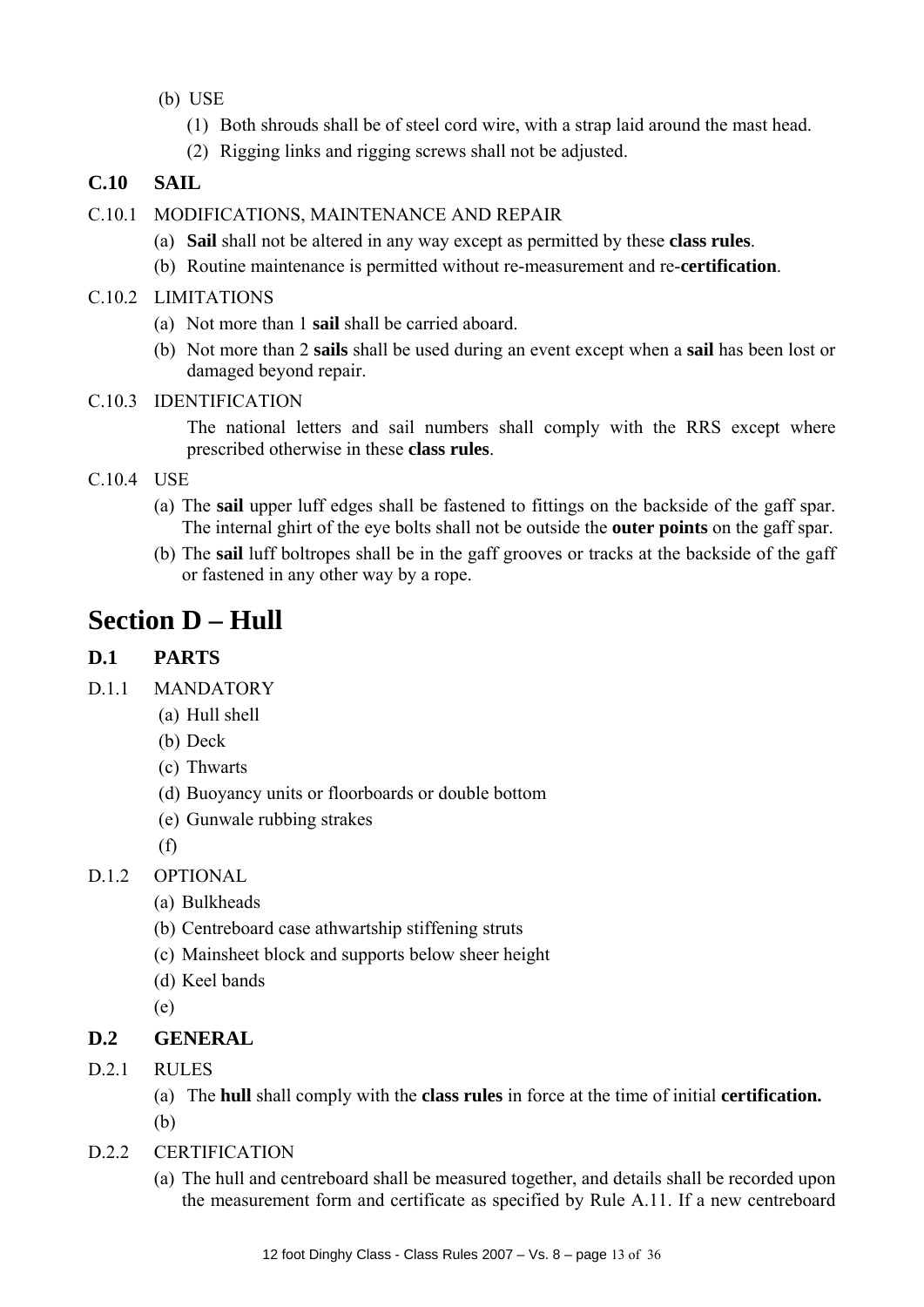is fitted, then certification control is required under Rule D.9, and measurement under E.2.5 (b).

#### D.2.5 MODIFICATIONS, MAINTENANCE AND REPAIR

- (a) The hull shell, deck, thwart, bulkheads, double bottom, air tanks shall not be altered in any way except as permitted by these **class rules**.
- (b) Holes not bigger than necessary for the installation fittings and passage of lines may be made in the ….
- (c) Routine maintenance such as painting and polishing is permitted without remeasurement and re-**certification**.
- (d) If any hull moulding is repaired in any other way than described in D.2.3(c), an **official measurer** shall verify on the **certificate** that the external shape is the same as before the repair and that no substantial stiffness, or other, advantage has been gained as a result of the repair. The **official measurer** shall also describe the details of the repair on the **certificate**.

#### D.2.3 DEFINITIONS

- (a) The three major axes ….
- (b) Hull Datum Point ….
- (c) Baseline ….
- (d) Stations ….
- (e) Hull Length is ….
- D.2.5 IDENTIFICATION
	- (a) The hull shall carry the builder Plaque permanently placed in a visible spot on the centreboard case or on the transom inside.
	- (b)
- D.2.6 BUILDERS
	- (a) The 12foot Dinghy may be built by any professional or amateur builder.
	- (b) Professional builders of the 12foot Dinghy shall be only those holding a licence under the copyright of a NCA or the ICAA to manufacture and sell 12foot Dinghy kits and/or build and sell 12foot Dinghy boats.
	- (c) There shall be two categories of Builders Licence:
		- i. Category 1: Wood Traditional
		- ii. Category 2: FRP & Composite

(For definitions of 'Wood' and 'FRP & Composite' 12foot Dinghy see I12DCR Construction Categories)

- (d) A builder may only build 12foot Dinghies from those categories for which he is **licensed**
- (e) An amateur builder shall be authorised to assemble or build not more than one 12foot Dinghy per annum. The boat shall be registered in the name of the assembler/builder and shall not be transferred to other ownership within six months of completion, without prior permission from NCA.
- (f) Professional builders shall be licensed by NCA and shall be responsible for supplying boats or kits complying with the 12foot Dinghy Class Rules. The builder shall, at his own expense, correct or replace any boat that fails to pass certification control, due to omission or error by the builder, provided that the boat is submitted for certification control within 12 months of purchase.
- (g) All moulds shall be approved by the ICA-NCA.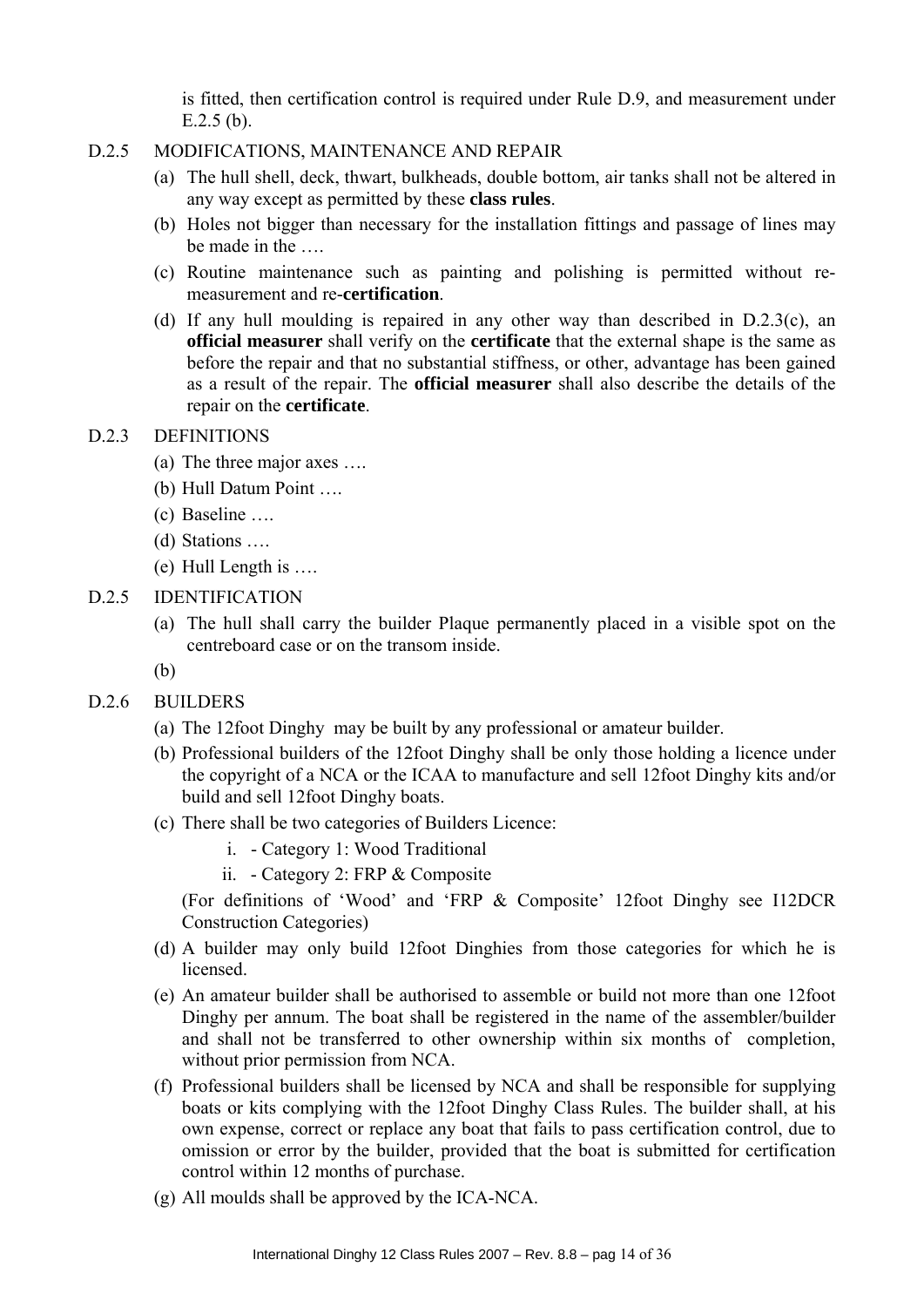# **D.3 HULL SHELL**

- D.3.1 MATERIALS
	- (a) The hull shell may be built from Wood, Plywood, Fibreglass
	- (b) Glues and resin may be polyester or epoxy
	- (c) The use of fibres not fibreglass is forbidden

# D.3.2 CLASSIC BOATS

- (a) Shall be built only from solid wood
- D.3.3 CONSTRUCTION
	- (a) Appendix C1 shows the construction rules of Classic hull boats
	- (b) Appendix C2 shows the construction rules of non Classic hull boats

# **D.4 DECK**

- D.4.1 MATERIALS
	- (a) The deck shall be built from … .

(b)

D.4.2 CONSTRUCTION

(a)

# **D.5 BUOYANCY TANKS**

- D.5.1 CONSTRUCTION
	- (a) Buoyancy equipment shall comprise of … .

(b)

# **D.6 GUNWALE AND RUBBING STRAKES**

- D.6.1 MATERIALS
	- (a) The rubbing strakes shall be of timber, plastic, aluminium alloy or any resilient material.

(b)

- D.6.2 CONSTRUCTION
	- (a) The rubbing strake shall run unbroken on each gunwale.

(b)

# **D.7 BULKHEADS**

- D.7.1 MATERIALS
	- (a)
- D.7.2 CONSTRUCTION (a)

# **D.8 THWARTS**

D.8.1 MATERIALS

(a)

D.8.2 CONSTRUCTION

(a)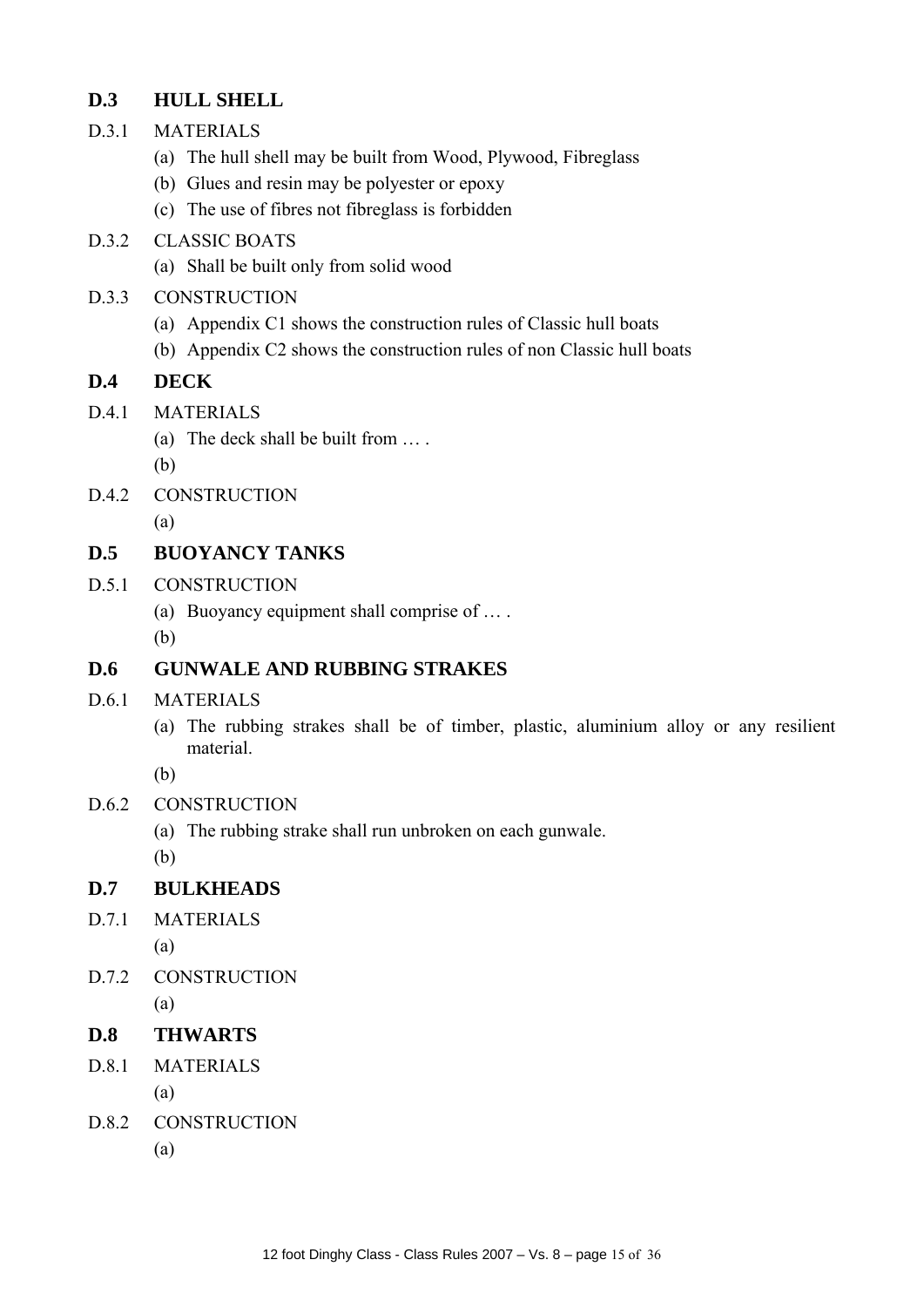# **D.9 ASSEMBLED HULL**

#### D.9.1 FITTINGS

(a) MANDATORY

 The following fittings shall be positioned in accordance with the measurement diagram:

- (2) Stemhead fitting
- (3) Shroud plates
- (4) Headsail tracks
- (5) Mainsheet track with one traveller
- (6) Mast step
- (7) One inspection hole in each buoyancy tank, provided that the watertight integrity of the buoyancy tank is maintained and covers are capable of resisting accidental dislodgement.
- (b) OPTIONAL
	- (1) Halyard tensioners
	- (2) Mainsail sheet blocks, fairleads and cleats
	- (3) Mainsail Cunningham blocks, fairleads and cleats
	- (4) Headsail sheet blocks, fairleads and cleats
	- (5) Headsail Cunningham blocks, fairleads and cleats
	- (6) Tiller lock
	- (7) Toe straps not capable of extending outboard
	- (8) Hand holds on/in deck
	- (9) Stowage clips for paddle(s), spinnaker pole, sail bags and other equipment
	- (10) Draining holes in buoyancy tanks, provided that the watertight integrity of the buoyancy tank is maintained and plugs are capable of resisting accidental dislodgement.
	- (11) Magnetic compasses
	- (12)

# D.9.2 DIMENSIONS

 The keel line shall be taken as the intersection line from transom to stem of the hull shell and the **hull** centreplane.

The sections shall be taken as vertical, transverse planes at the following positions:

Section 1: at … mm from **hull datum point** as defined in D.2.3

Section 2: at … mm from **hull datum point** as defined in D.2.3 etc.

The baseline shall be on the centreplane of the **hull** at the at following vertical distances:

at the **hull datum point** as defined in D.2.3: … mm from the **hull** shell at section … : … mm from the **hull** shell

|                                                                       | minimum maximum |
|-----------------------------------------------------------------------|-----------------|
|                                                                       |                 |
| Vertical distance from baseline to underside of <b>hull</b><br>shell; |                 |
|                                                                       |                 |
|                                                                       |                 |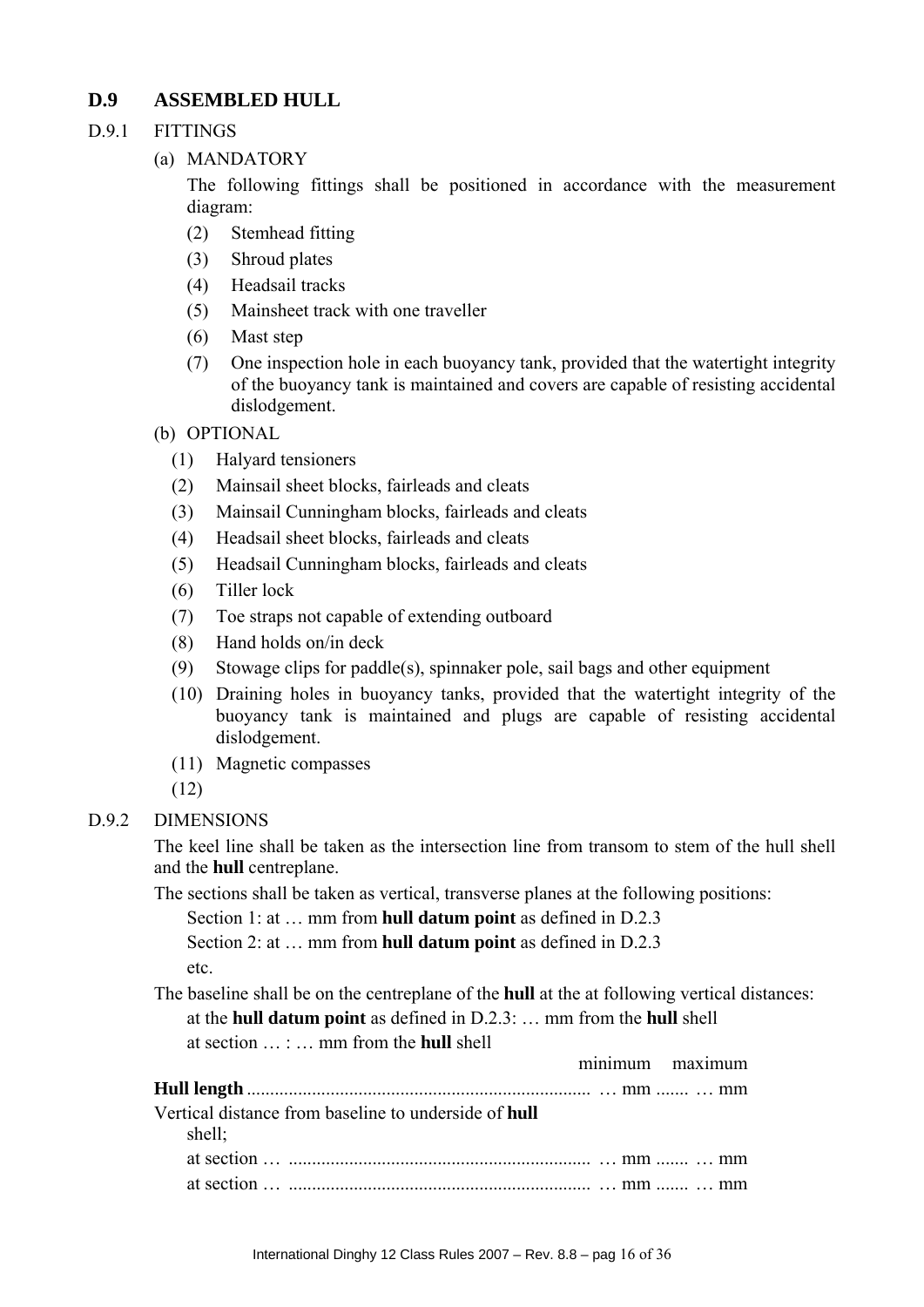|       | Vertical distance from baseline to underside of keel                   |                 |
|-------|------------------------------------------------------------------------|-----------------|
|       | Beam of hull, excluding rubbing strakes and fittings, at<br>sheerline; |                 |
|       |                                                                        |                 |
|       |                                                                        |                 |
|       |                                                                        |                 |
|       | Longitudinal distance from hull datum point as defined in D.2.3;       |                 |
|       |                                                                        |                 |
|       |                                                                        |                 |
|       |                                                                        |                 |
|       | Longitudinal distance from hull datum point as defined                 |                 |
|       | Transverse distance between centres of shroud plate                    |                 |
|       |                                                                        |                 |
|       | Gunwale rubbing strakes;                                               |                 |
|       |                                                                        |                 |
|       |                                                                        |                 |
|       | distances from transom and forward end of hull,                        |                 |
|       |                                                                        |                 |
|       | Mainsheet track;                                                       |                 |
|       |                                                                        |                 |
|       |                                                                        |                 |
|       |                                                                        |                 |
|       |                                                                        |                 |
|       |                                                                        |                 |
| D.9.3 | <b>WEIGHTS</b>                                                         |                 |
|       |                                                                        | minimum maximum |
|       |                                                                        |                 |
| D.9.4 | <b>HULL CORRECTOR WEIGHTS</b>                                          |                 |
|       | (a)                                                                    |                 |

# **Section E – Hull Appendages**

# **E.1 PARTS**

- E.1.1 MANDATORY
	- (a) **Centreboard**
	- (b) **Rudder**

# **E.2 GENERAL**

- E.2.1 RULES
	- (a) **Hull appendages** shall comply with the **class rules** in force at the time of **certification**.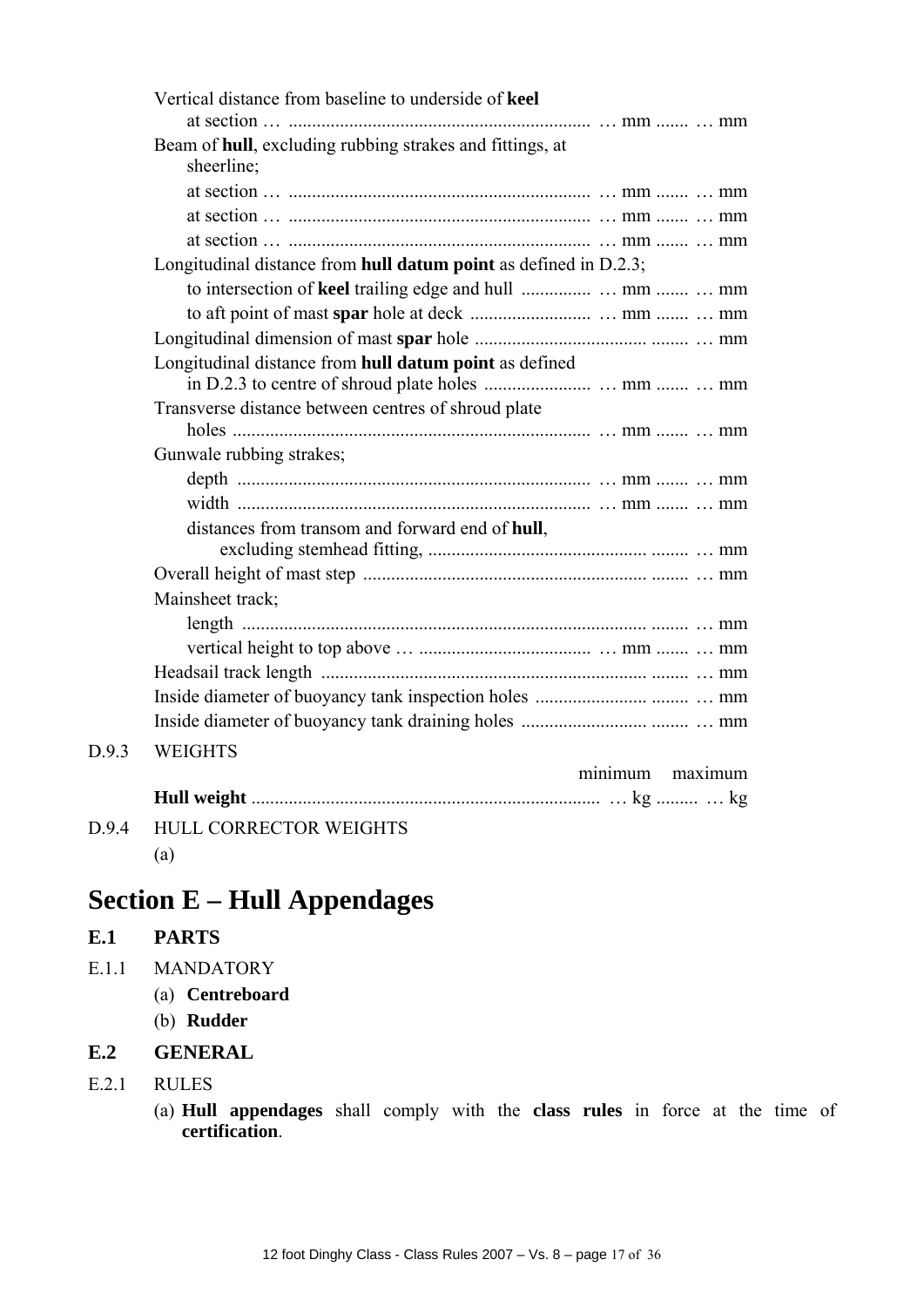#### E.2.2 MODIFICATIONS, MAINTENANCE AND REPAIR

- (a) Hull appendages shall not be altered in any way except as permitted by these class rules.
- (b) Routine maintenance such as repair and painting is permitted without re-measurement and re-certification.

#### E.2.3 CERTIFICATION

- (a) The **official measurer** shall **certify hull appendages** and shall sign and date the **certification mark**.
- (b) An MNA may appoint one or more persons at a manufacturer to measure and **certify hull appendages** produced by that manufacturer in accordance with the ISAF Inhouse Certification Guidelines.

*(Or place Certification in E.3.2 and E.4.2 as below if different certification procedures should be used for different hull appendages.)* 

(c)

E.2.3 DEFINITIONS

(a)

- E.2.4 MANUFACTURERS
	- (a) The **hull appendages** shall be made by manufacturers licensed by ISAF.

(b)

#### **E.3 CENTREBOARD**

- E.3.1 RULES
	- (a) The **centreboard** shall comply with the **class rules** in force at the time of the **certification**.
- E.3.2 CERTIFICATION
	- (a) The **official measurer** shall **certify centreboards** and shall sign and date the **certification mark**.
- E.3.3 DEFINITIONS

(a)

- E.3.4 MANUFACTURERS
	- (a) Manufacturers shall be licensed by the ISAF.

(b)

- E.3.5 MATERIALS
	- (a) The **centreboard** shall be of … .
	- (b) The **centreboard** shall be covered with … .

(c)

- E.3.6 CONSTRUCTION
	- (a) The **centreboard** shall be manufactured from a pattern approved by the ISAF.
	- (b)
- E.3.7 FITTINGS
	- (a) MANDATORY
		- (1)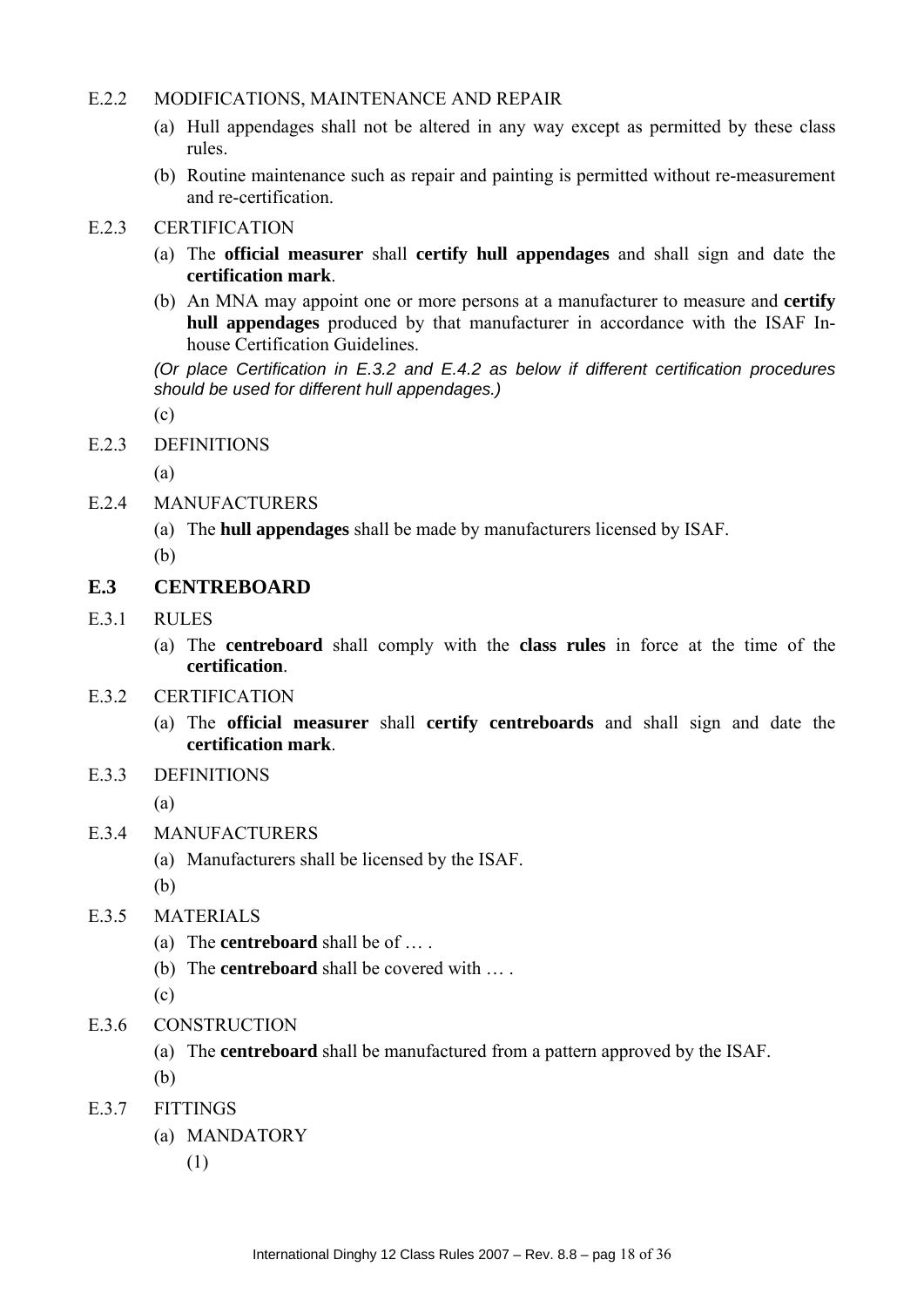- (b) OPTIONAL
- (1) E.3.8 DIMENSIONS minimum maximum ..................................................................................... … mm ....... … mm E.3.9 WEIGHTS minimum maximum ........................................................................................ … kg ......... … kg **E.4 RUDDER BLADE, RUDDER STOCK AND TILLER**  E.4.1 RULES (a) The **rudder** blade shall comply with the **class rules** in force at the time of **certification**. (b) E.4.2 CERTIFICATION (a) The **official measurer** shall **certify rudder** blades and shall sign and date the **certification mark**. E.4.3 DEFINITIONS (a) E.4.4 MANUFACTURERS (a) Manufacturers shall be licensed by the ISAF. (b) E.4.5 MATERIALS (a) The **rudder** blade shall be of … . (b) The **rudder** stock shall be of … . (c) The tiller shall be of … . (d) E.4.6 CONSTRUCTION (a) The **rudder** blade shall be manufactured in a mould approved by the ISAF. (b) E<sub>47</sub> FITTINGS (a) MANDATORY (1) (b) OPTIONAL (1) E.4.8 DIMENSIONS minimum maximum ..................................................................................... … mm ....... … mm E.4.9 WEIGHTS minimum maximum
	- ........................................................................................ … kg ......... … kg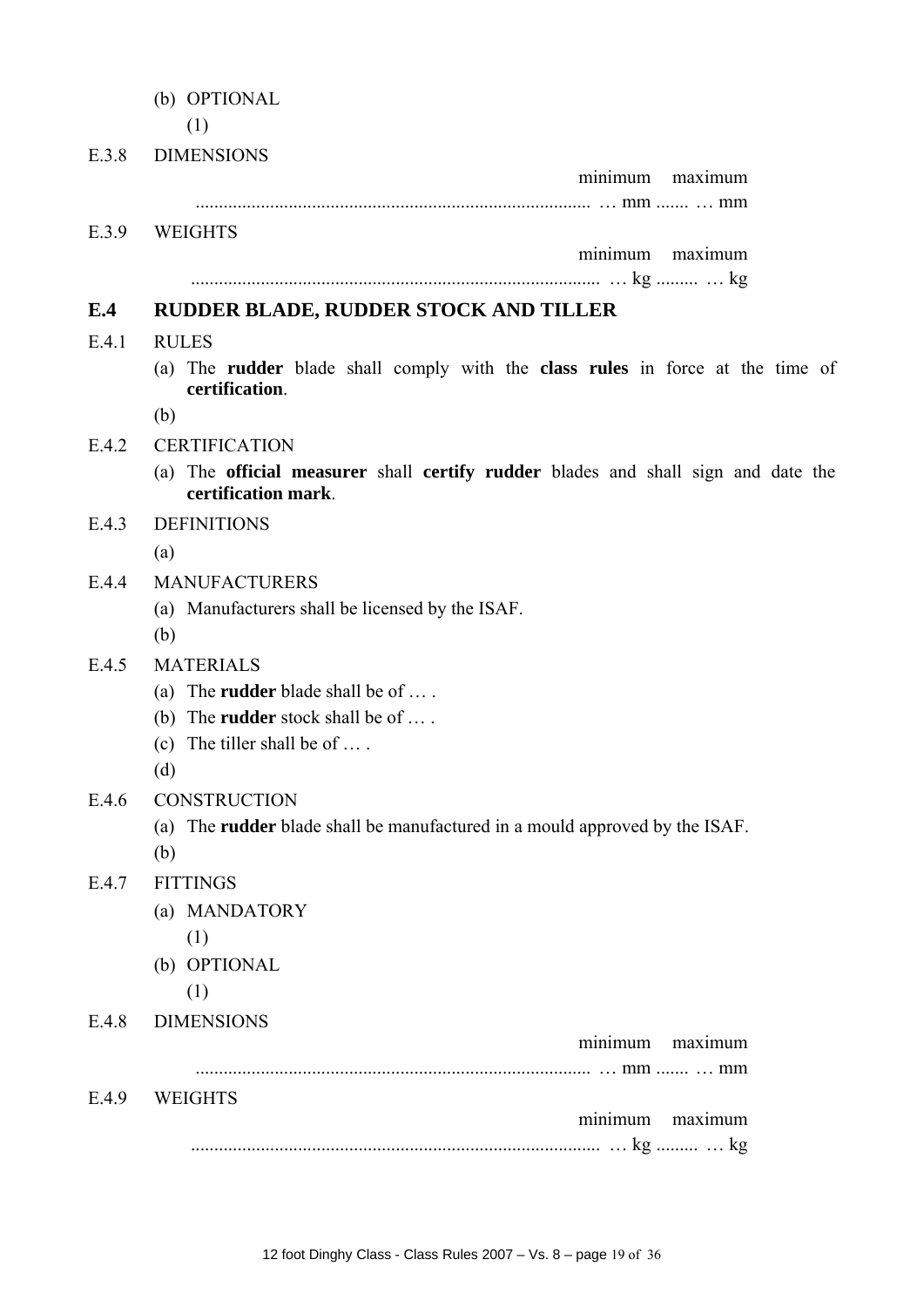# **Section F – Rig**

# **F.1 PARTS**

- F.1.1 MANDATORY
	- (a) **Mast**
	- (b) **Boom**
	- (c) Standing **rigging**
	- (d) Running **rigging**
	- (e)
- F.1.2 OPTIONAL

(a)

# **F.2 GENERAL**

- F.2.1 RULES
	- (a) The **spars** and their fittings shall comply with the **class rules** in force at the time of **certification** of the **spar**.
	- (b) The standing and running **rigging** shall comply with the **class rules**.

(c)

- F.2.2 MODIFICATIONS, MAINTENANCE AND REPAIR
	- (a) **Spars** shall not be altered in any way except as permitted by these **class rules**.
	- (b) Routine maintenance such as … is permitted without re-measurement and re**certification**.

#### F.2.3 CERTIFICATION

- (a) The **official measurer** shall **certify spars** and shall sign and date the **certification mark.**
- (b) No **certification** of standing and running **rigging** is required.

 $(c)$ 

- F.2.4 DEFINITIONS
	- (a) MAST DATUM POINT

The **mast datum point** is … .

(b)

- F.2.5 MANUFACTURER
	- (a) No licence is required.

(b)

# **F.3 MAST**

- F.3.1 MATERIALS
	- (a) The **spar** shall be of ….

(b)

- F.3.2 CONSTRUCTION
	- (a) The **spar** extrusion shall include a fixed sail groove or track which may or may not be integral with the **spar** but shall be of the same material.
	- (b)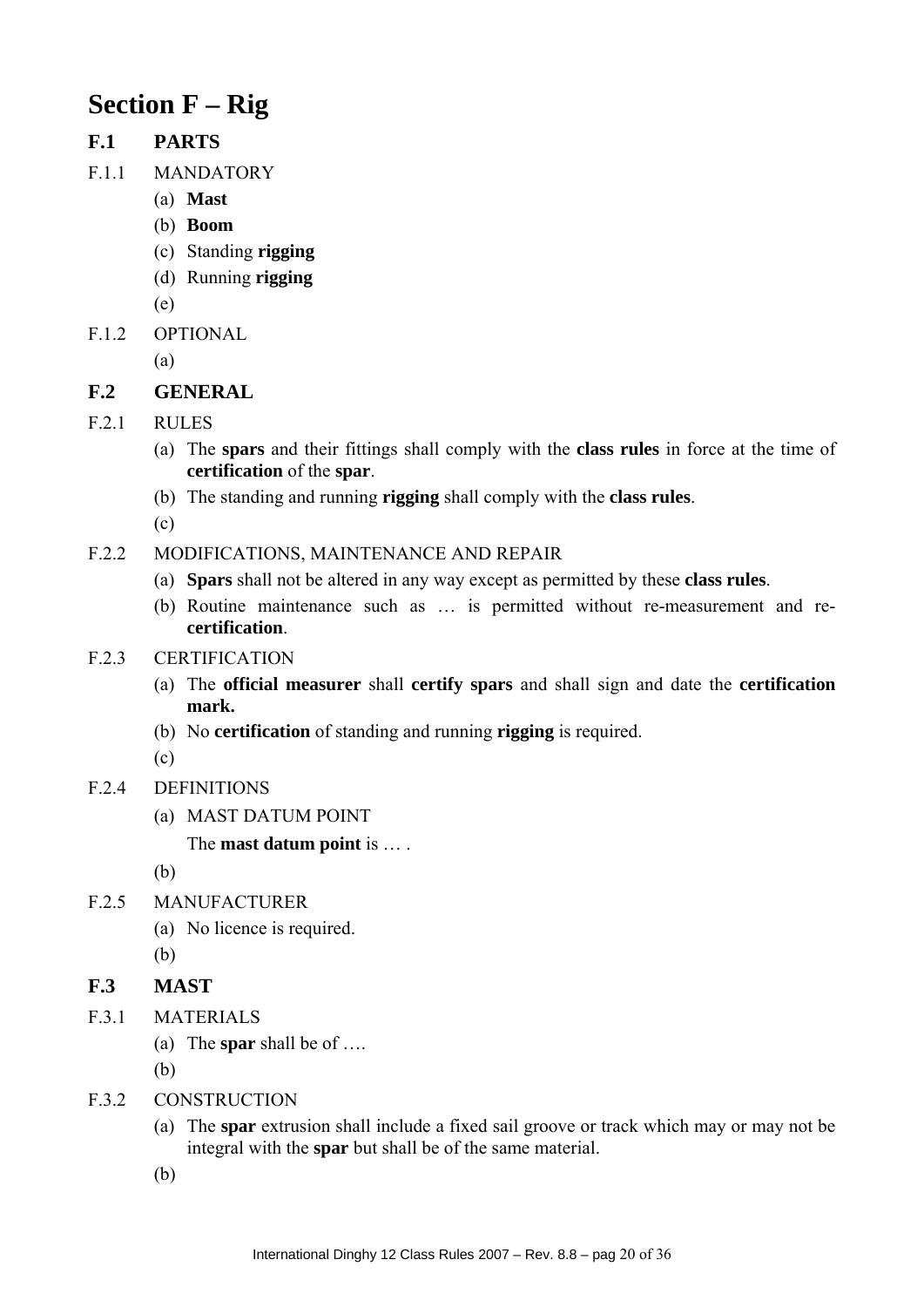#### F.3.3 FITTINGS

- (a) MANDATORY
	- (1) Mast head fitting
	- (2) Shroud tangs
	- (3) A set of fixed spreaders
	- (4) Mainsail halyard sheave box
	- (5) Gooseneck
	- (6) Kicking strap attachment
	- (7) Heel fitting with … sheaves for halyards
	- (8) (13)
- (b) OPTIONAL
	- (1) One mechanical wind indicator
	- (2) Compass bracket
	- (3)
- F.3.5 DIMENSIONS

| minimum maximum                                                                                             |
|-------------------------------------------------------------------------------------------------------------|
|                                                                                                             |
|                                                                                                             |
| 0r                                                                                                          |
| <b>Mast spar curvature</b> at  mm from the mast datum                                                       |
| <b>Mast spar deflection</b> when loaded with  kg at<br>mm from the mast datum point as defined<br>in F.2.3: |
|                                                                                                             |
|                                                                                                             |
| Mast spar cross section between  and ;                                                                      |
|                                                                                                             |
|                                                                                                             |
|                                                                                                             |
|                                                                                                             |
| (Not necessary if the lower point is the mast datum point.)                                                 |
|                                                                                                             |
|                                                                                                             |
|                                                                                                             |
|                                                                                                             |
| <b>Spinnaker pole fitting:</b>                                                                              |
|                                                                                                             |
|                                                                                                             |
|                                                                                                             |
| Spreader;                                                                                                   |
|                                                                                                             |
|                                                                                                             |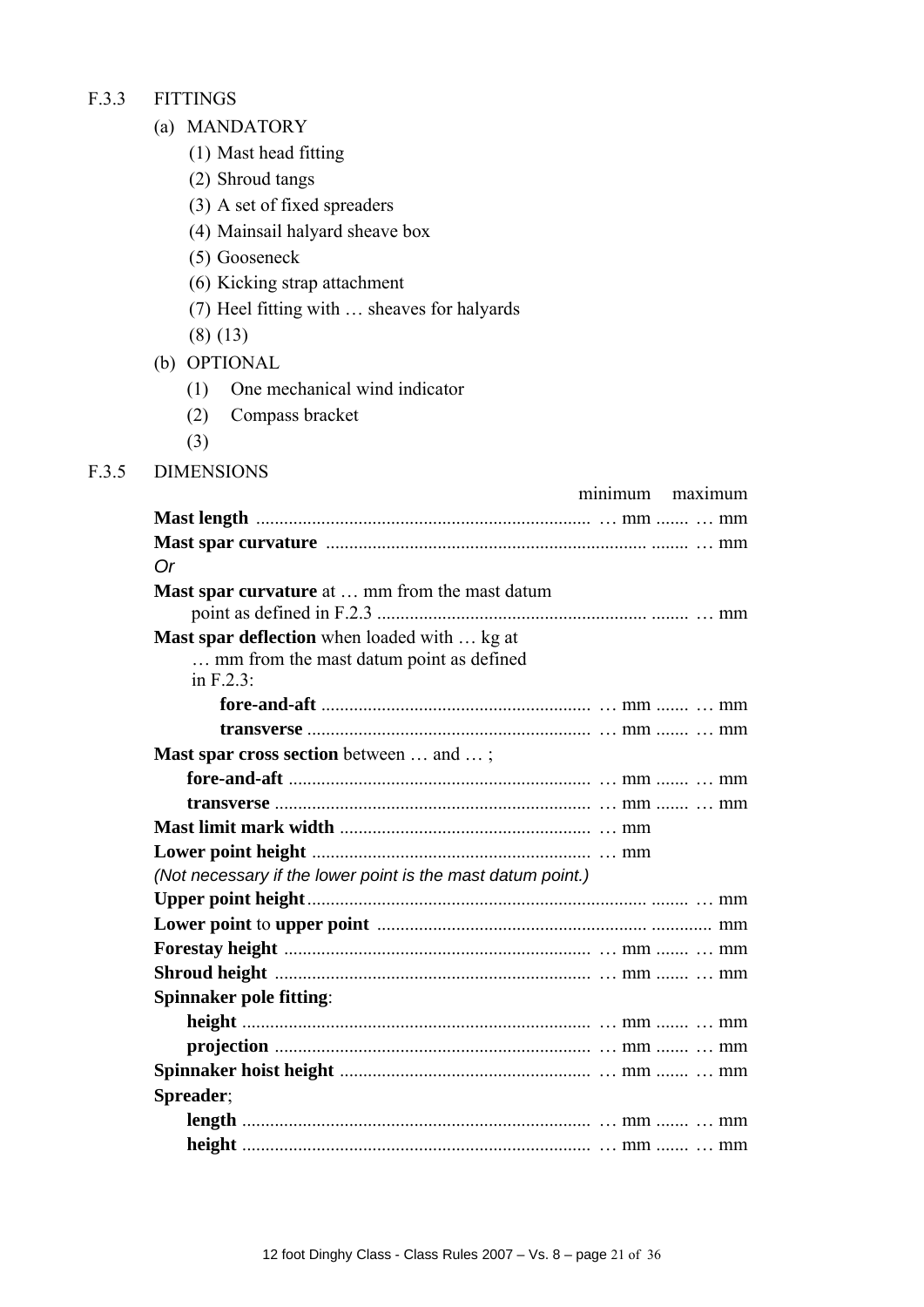|        | Distance from <b>mast datum point</b> as defined in F.2.3<br>to centre of gravity in condition as described in                                             |  |
|--------|------------------------------------------------------------------------------------------------------------------------------------------------------------|--|
| F.3.16 | <b>WEIGHTS</b>                                                                                                                                             |  |
|        | minimum<br>maximum                                                                                                                                         |  |
|        |                                                                                                                                                            |  |
| F.4    | <b>BOOM</b>                                                                                                                                                |  |
| F.4.1  | <b>MATERIALS</b>                                                                                                                                           |  |
|        | (a) The spar shall be of $\dots$ .<br>(b) Permitted surface finish shall be of $\dots$ .                                                                   |  |
| F.4.2  | <b>CONSTRUCTION</b>                                                                                                                                        |  |
|        | (a) The spar extrusion and shall include a fixed sail groove or track which may or may<br>not be integral with the spar but shall be of the same material. |  |
|        | (b)                                                                                                                                                        |  |
| F.4.3  | <b>FITTINGS</b>                                                                                                                                            |  |
|        | (a) MANDATORY                                                                                                                                              |  |
|        | Two single sheave mainsheet blocks with attachments<br>(1)                                                                                                 |  |
|        | Clew outhaul blocks and attachments<br>(2)                                                                                                                 |  |
|        | Kicking strap fitting<br>(3)                                                                                                                               |  |
|        | Gooseneck attachment<br>(4)                                                                                                                                |  |
|        | (5)                                                                                                                                                        |  |
|        | (b) OPTIONAL                                                                                                                                               |  |
|        | Not more than two wire strops for mainsheet blocks<br>(1)<br>(2)                                                                                           |  |
| F.4.5  | <b>DIMENSIONS</b>                                                                                                                                          |  |
|        | minimum<br>maximum                                                                                                                                         |  |
|        |                                                                                                                                                            |  |
|        | <b>Or</b><br><b>Boom spar curvature at  mm from the</b>                                                                                                    |  |
|        |                                                                                                                                                            |  |
|        | <b>Boom spar deflection</b> when loaded with  kg at ;                                                                                                      |  |
|        |                                                                                                                                                            |  |
|        |                                                                                                                                                            |  |
|        | <b>Boom spar cross section</b> between  and ;                                                                                                              |  |
|        |                                                                                                                                                            |  |
| F.4.16 | <b>WEIGHTS</b>                                                                                                                                             |  |
|        | maximum<br>minimum                                                                                                                                         |  |
| F.5    | <b>STANDING RIGGING</b>                                                                                                                                    |  |
|        |                                                                                                                                                            |  |
| F.5.1  | <b>MATERIALS</b>                                                                                                                                           |  |
|        | (a) The standing <b>rigging</b> shall be of stainless steel.                                                                                               |  |
|        | (b)                                                                                                                                                        |  |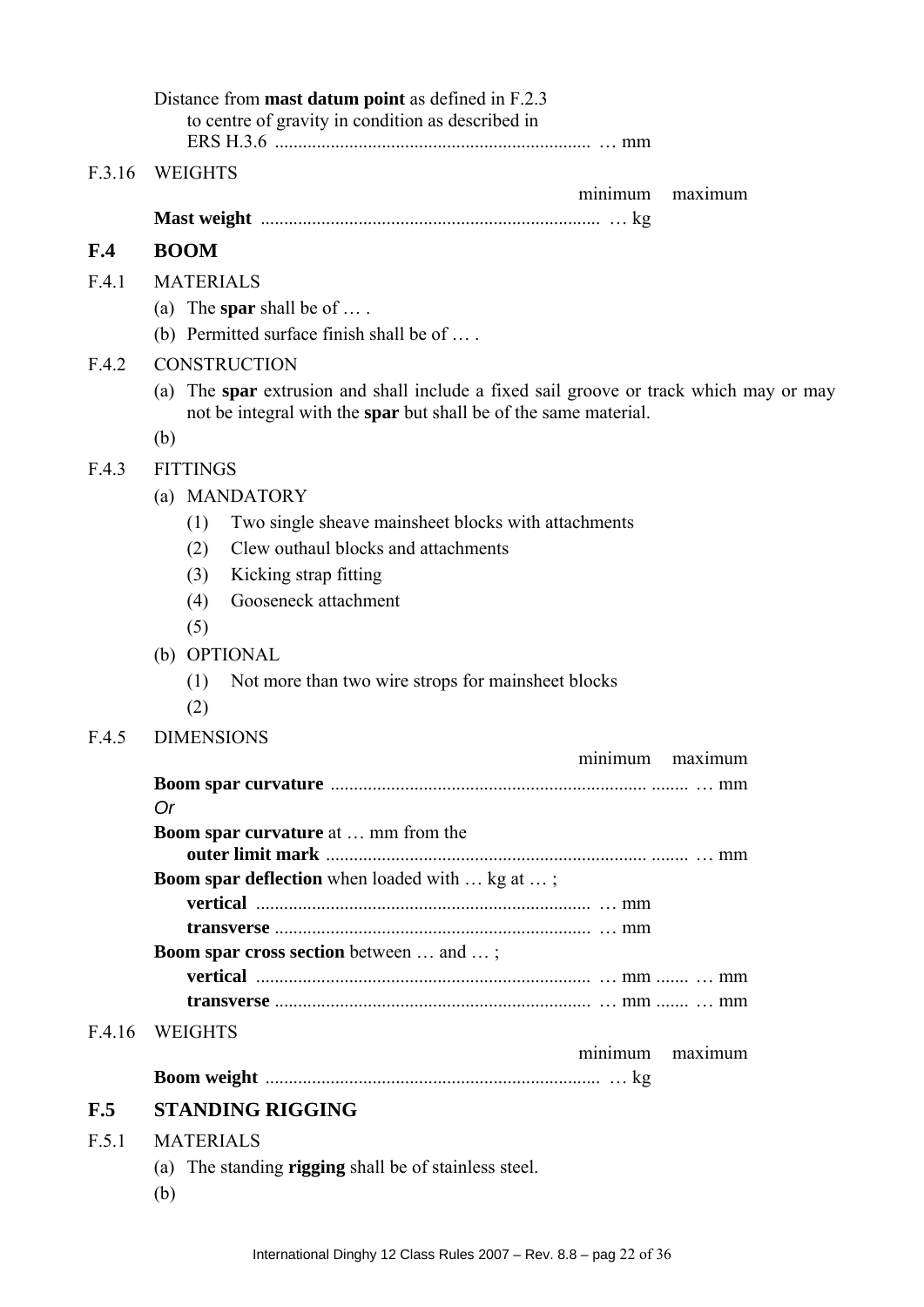| <b>CONSTRUCTION</b><br>F.5.2 |
|------------------------------|
|------------------------------|

- (a) MANDATORY
	- (1) Shrouds of … x… "non faired" wire
	- (2)
	- (4)
- (b) OPTIONAL
	- (1)
- F.5.3 FITTINGS
	- (a) MANDATORY
		- (1) Shroud rigging screw
		- (2)
	- (b) OPTIONAL
		- (1)
- F.5.4 DIMENSIONS

|  | minimum maximum |
|--|-----------------|
|  |                 |
|  |                 |
|  |                 |

F.5.5 WEIGHTS

|  | maximum |
|--|---------|
|  |         |

#### **F.6 RUNNING RIGGING**

#### F.6.1 MATERIALS

- (a) Materials are optional.
- (b)

#### F.6.2 CONSTRUCTION

- (a) MANDATORY
	- (1) Mainsail halyard
	- (2) Mainsail sheet
	- (3) Kicking strap
	- (4) picco
	- (5) orze
- (b) OPTIONAL
	- (1) Mainsail Cunningham line
	- (2) Mainsail outhaul

#### F.6.3 FITTINGS

- (a) MANDATORY
	- (1)
- (b) OPTIONAL
	- (1)
	- (2)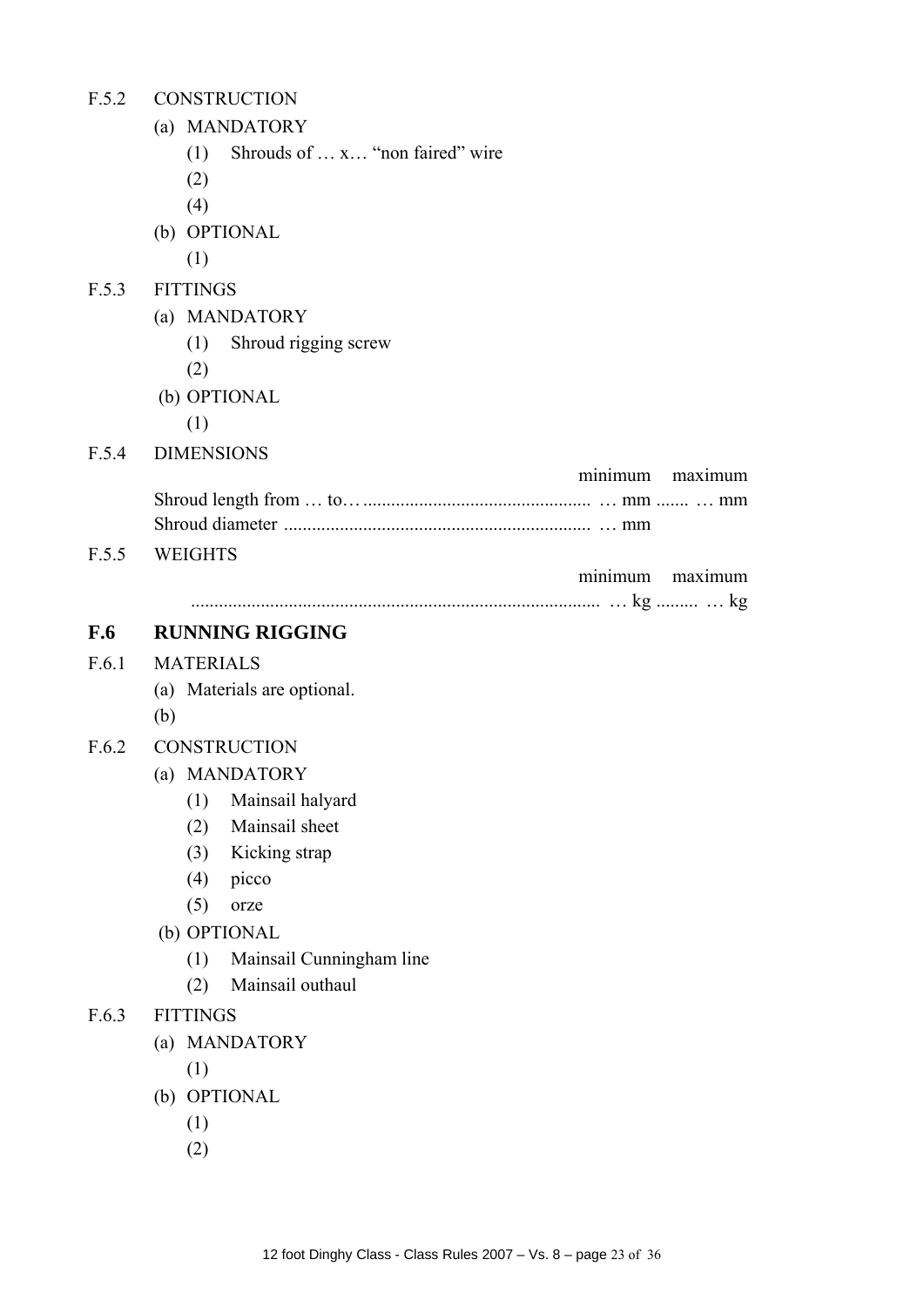minimum maximum ..................................................................................... … mm ....... … mm

F.6.5 WEIGHTS

 minimum maximum ........................................................................................ … kg ......... … kg

# **Section G – Sails**

# **G.1 PARTS**

- G.1.1 MANDATORY
	- (a) Mainsail

# **G.2 GENERAL**

# G.2.1 RULES

- (a) **Sails** shall comply with the **class rules** in force at the time of **certification**.
- G.2.2 CERTIFICATION
	- (a) The **official measurer** shall **certify** mainsails and headsails in the **tack** and spinnakers in the **head** and shall sign and date the **certification mark**.
	- (b) An MNA may appoint one or more persons at a sailmaker to measure and **certify sails** produced by that manufacturer in accordance with the ISAF In-house Certification Guidelines.
- G.2.3 DEFINITIONS
	- (a)
- G.2.4 SAILMAKER
	- (a) No licence is required.
	- (b) The weight in  $g/m^2$  of the **body of the sail** shall be indelibly marked near the **head point** by the sailmaker together with the date and his signature or stamp.

# **G.3 MAINSAIL**

- G.3.1 IDENTIFICATION
	- (a) The class insignia shall conform with the dimensions and requirements as detailed in the diagram contained in … and be placed in accordance with the diagram contained in … .

(b)

- G.3.2 MATERIALS
	- (a) The **ply** fibres shall consist of ….
	- (b) **Stiffening** shall consist of….

(1) Cornerboards ….

(c) **Sail reinforcement** shall consist of….

#### G.3.3 CONSTRUCTION

- (a) The construction shall be: **soft sail**, **single ply sail**.
- (b) The **body of the sail** shall consist of the same **woven ply** throughout.
- (c) The **sail** shall **not** have batten **pockets** in the **leech**.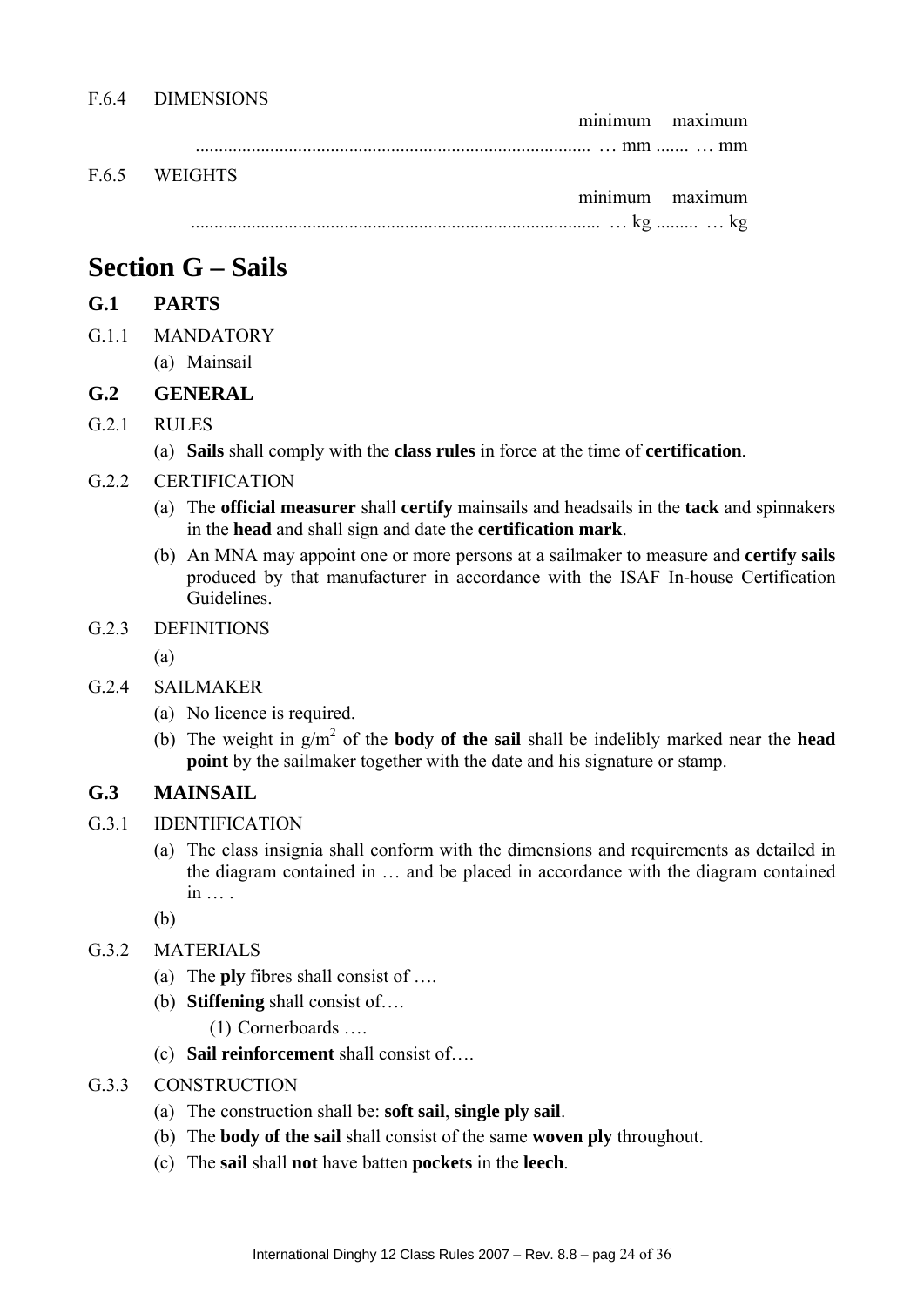- (d) The sail shall be constructed so that it can be reefed by means of slab reefing at two points adjacent to the **luff,** two points adjacent to the **leech** and four corresponding points in the **body of the sail.**
- (c) The following are permitted: Stitching, glues, tapes, bolt ropes, corner eyes, headboard with fixings, Cunningham eye or pulley, mast and boom slides, leech line with cleat, one **window**, tell tales, sail shape indicator stripes and items as permitted or prescribed by other applicable *rules*.
- (f) The **leech** shall not extend aft of straight lines between:
	- (1) the **aft head point** and the intersection of the **leech** and the upper edge of ….**,**
	- (2) the intersection of the **leech** and the lower edge of and the intersection of the **leech** and the upper edge of below,
	- (3) the **clew point** and the intersection of the **leech** and the lower edge of the nearest.

#### G.3.4 DIMENSIONS

|                                                                     | minimum | maximum |
|---------------------------------------------------------------------|---------|---------|
|                                                                     |         |         |
|                                                                     |         |         |
|                                                                     |         |         |
|                                                                     |         |         |
| <b>Upper width at upper leech point  mm from</b>                    |         |         |
|                                                                     |         |         |
|                                                                     |         |         |
|                                                                     |         |         |
| <b>Secondary reinforcement:</b>                                     |         |         |
|                                                                     |         |         |
|                                                                     |         |         |
|                                                                     |         |         |
|                                                                     |         |         |
|                                                                     |         |         |
|                                                                     |         |         |
|                                                                     |         |         |
|                                                                     |         |         |
|                                                                     |         |         |
|                                                                     |         |         |
|                                                                     |         |         |
| <b>Head point</b> to intersection of <b>leech</b> and centreline of |         |         |
| <b>Head point</b> to intersection of <b>luff</b> and centreline of  |         |         |
| Clew point to intersection of leech and centreline of               |         |         |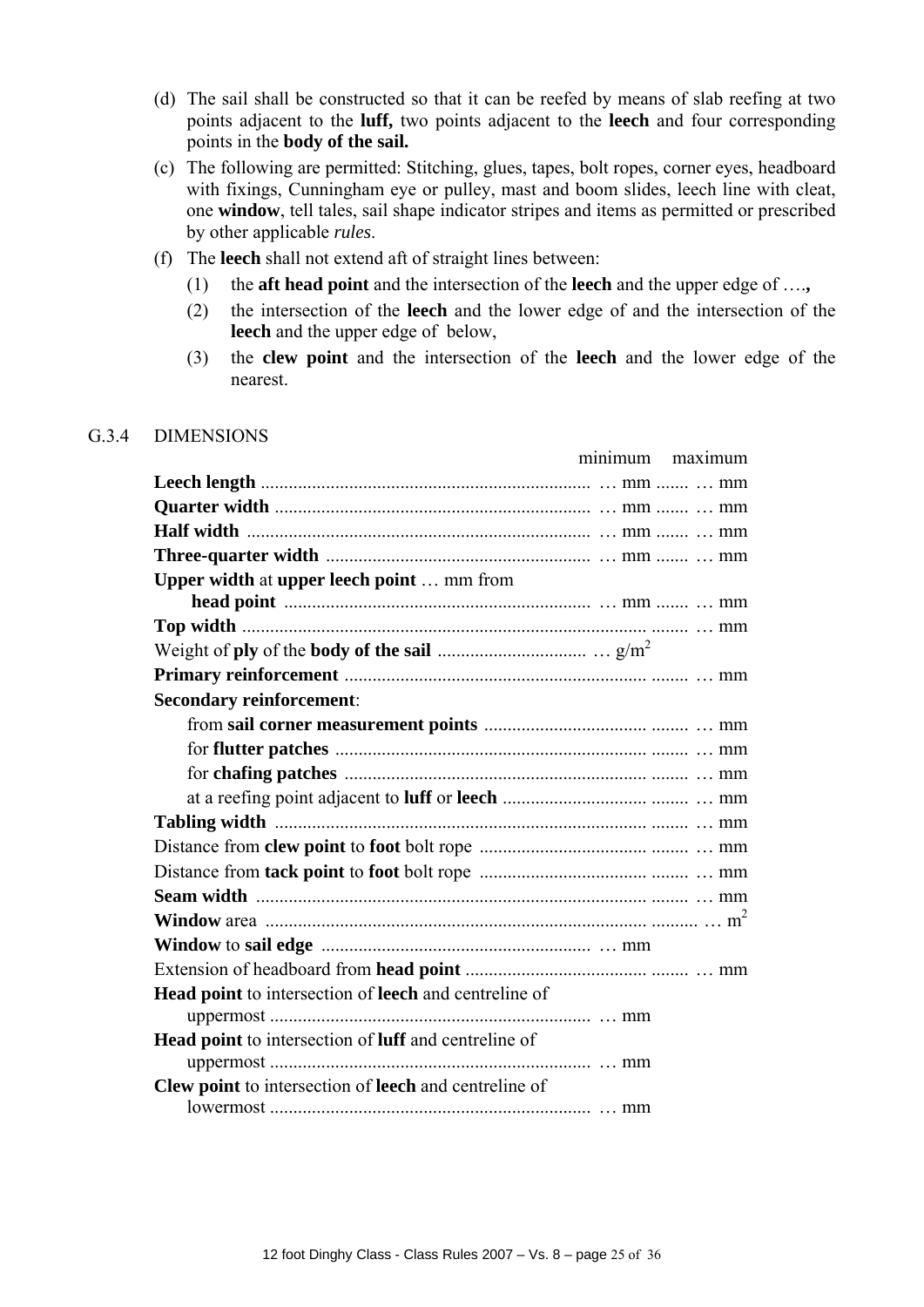# PART III – APPENDICES

The rules in Part III are **closed class rules**. Measurement shall be carried out in accordance with the ERS except where varied in this Part.

# **APPENDIX H.1 - CERTIFICATIONS**

# **H.1.1 CERTIFICATE**

- a) The **certificate** and attachment sheets shall be in the form annexed to these rules.
- b) The **certificate** should also record the identification numbers of **masts**, **booms**, **centreboards** and **rudders** found to comply with Section C of the rules when fitted to this **hull**.
	- i. If the certified **rudder** is available during certification control of the **hull**, it shall be checked at the same time, and compliance with Section C shall be recorded.
	- ii. An **official measurer** performing Equipment Inspections at a regatta should record compliance with Section C if practicable. He may rely on measurements made by his assistants.
- c) New **masts**, **booms**, **centreboards**, **rudders** and **sails** shall be certified as prescribed by rules A.15, B.1 and B.2.
- d) Where alterations to the certificate are necessary due to changes or new equipment, obsolete items shall be crossed through and new entries made, if necessary on attachment sheets which shall be kept with the certificate.
- e) Subject to rule A.15, the **certification** of older boats shall remain valid. Alterations, new weight information, other additions, and compliance with Section C of these rules shall be recorded on certificate sheets or attachment sheets in the form annexed to these rules.

# **H.1.2 MEASUREMENT FORM**

The Measurement Form for the hull and centreboard shall be in the form annexed to these rules. It shall be properly completed, and retained with the certificate.

# **H.1.3 MAST CARD**

The Mast Card prescribed by rules A.11 and F.2.2 shall be in a form approved by IFA. A suitable format is shown. Manufacturers are invited to use the reverse side of the Mast Card to record the bend characteristics of the mast.

# **H.1.4 CERTIFICATION MARKS**

- a) Certification marks are required on the centreboard, boom and rudder. A certification mark may be an official measurer's mark, or a numbered sticker from the manufacturer, in a form approved by IFA.
- b) Manufacturers using in-house measurement in accordance with rules E.1.1 and F.1.1, are invited to provide numbered stickers complying with H.1.4 (a). These shall have space for the official measurer's signature or certification mark, date, and indication of whether Correctors were necessary (see example below). They may bear the manufacturer's advertising, subject to RRS 79 and Rule C.4.1.

# **H.1.4 (B)**

SUITABLE FORMAT FOR A MANUFACTURER'S STICKER XXXXX 12foot Dinghy COMPANY OFFICIAL MEASURER

 $\mathcal{L}_\text{max}$  , where  $\mathcal{L}_\text{max}$  , we have the set of  $\mathcal{L}_\text{max}$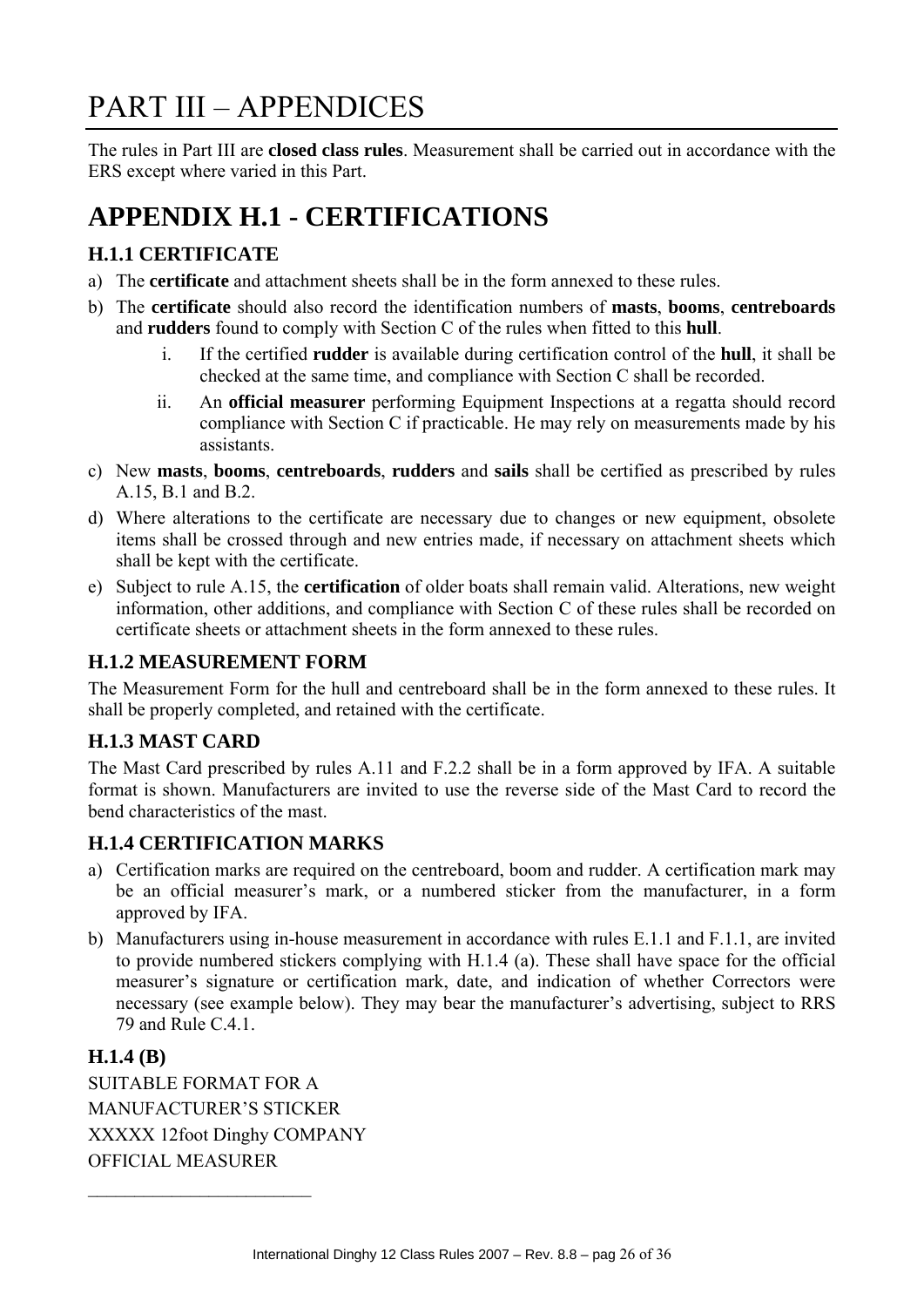| п<br>` ^<br>.<br>IA I |  |
|-----------------------|--|
|-----------------------|--|

# CORRECTORS Y- N IF YES WEIGHT AND POSITION OF EACH

The certificate shall include the following information. ISAF ICF plaque or sticker serial number, National letter(s) and sail number, Owner's name, address and club, Builder and date built, Name(s) of measurer(s) and date measurement completed, Hull weight, number and weight of correctors, mass moment of Inertia, position of hull centre of gravity, date of issue and issuing authority.

Weight Distribution

(i) Any attempt to concentrate the weight of the hull is prohibited.

(ii) The weight distribution, as defined by the fore and aft mass moment of inertia (I) and the location of the centre of gravity (CG) relative to the aft measurement plane, i.e. horizontal CG (CGH) and the underside of the hull on the centreline vertically below the CG, i.e. vertical CG (CGV), shall be determined, for the hull in the same condition as for weighing. `I' shall be calculated from a radius of gyration (RG) measured using the method detailed on measurement diagram, sheet (vii) and the hull weight.

(iii) If `I' is less than 35.5kg/m2 (which is the `I' given by a radius of gyration of 888mm and a hull weight of 45kg) lead corrector weights, marked as in Rule 3.2.7, shall be securely fitted on the centreline, 50% forward of station 3 and 50% aft of station 10.

(iv) The CGH shall be not less than 1500mm from the aft measurement plane.

(v) The CGV shall be not less than 200mm above the underside of the hull on the centreline.

(vi) If CGH and/or CGV is outside the limits specified lead corrector weights, marked and positioned as in Rule 3.2.7, shall be fitted.

(vii) Corrector weights required to bring weight, weight distribution and centre of gravity within permitted limits shall be applied in that order. Weights required to correct weight distribution and centre of gravity shall be additional to those required to correct for weight.

#### WEIGHT DISTRIBUTION (SWING TEST) MEASUREMENT NOTES

1. The procedure for the swing test is based on the `Lamboley Test' used by the International Finn Class.

The hull is suspended from brackets hanging from a transverse beam, which forms the swing axis.

The brackets locate on the hull below the rubbing strake. The bracket design allows the hull to be

supported at 2 different heights relative to the swing axis. The swing period is measured at each height.

2. The swing period may be measured using either:

(i) a stopwatch with 1/100-second readout.

(ii) an electro-optical device, such as a photoelectric cell linked to an electronic timer or microcomputer. These notes assume the manual, stopwatch method is used.

3. If the weight of the hull is not known, weigh the hull in conditions as defined in rule 3.2.7. Record as `M' kg.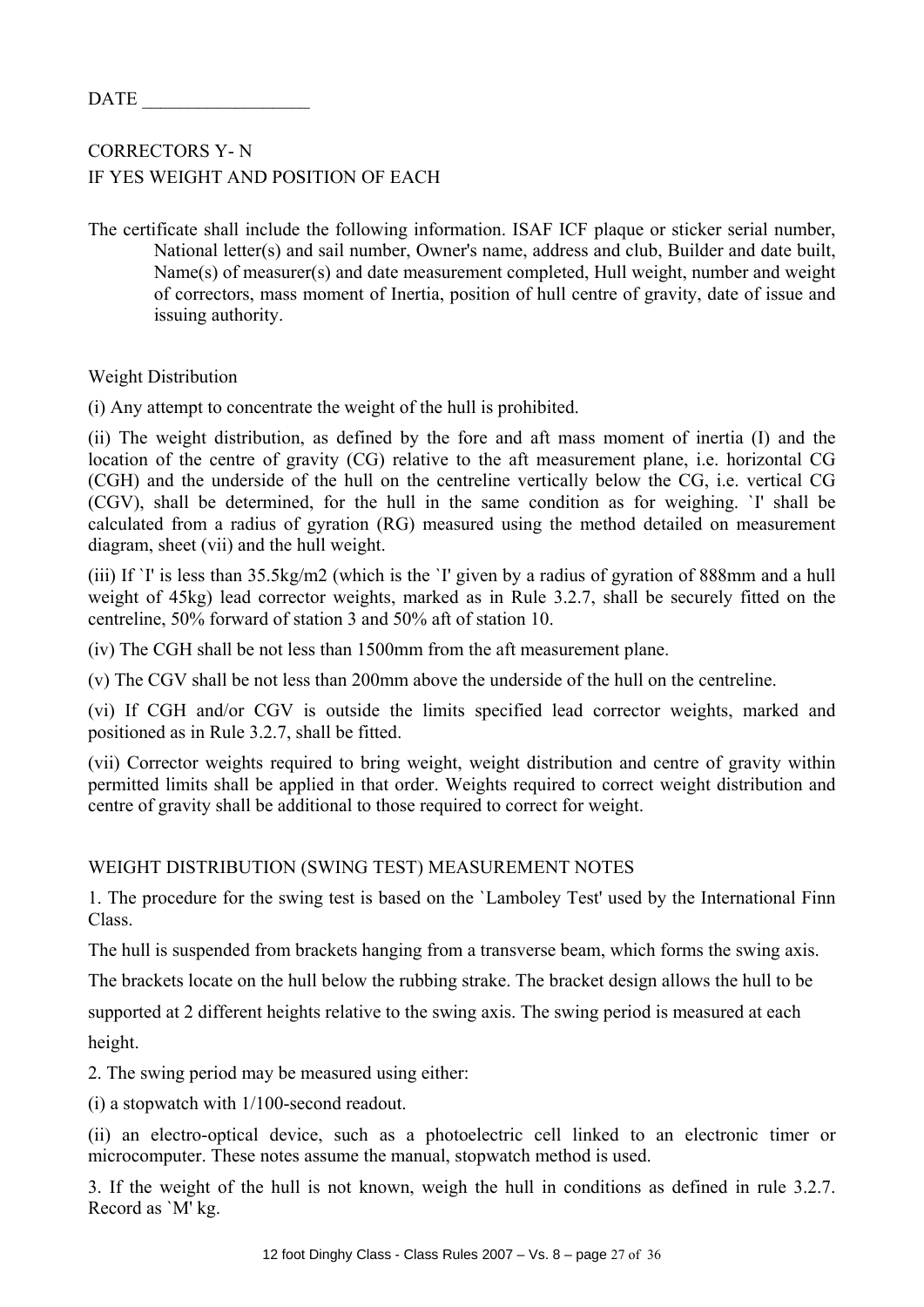4. Suspend the hull, supported on the brackets in position S1 as shown in the diagram, so that it is level fore and aft in condition as for weighing. When level the height of the sheer line at the stem will be 380mm more than the height of the Aft Measurement Point (AMPt) above a level floor. Assuming a level floor the error in fore and aft level will be not more than 15mm in 3350mm, i.e. less than 0.5%. If the true sheer height at the stem is known, from either the measurement form or when the swing test is conducted as part of hull measurement, apply a correction to the 380mm height as follows:

Subtract 540 from the sheer height. Add result to 380.

e.g. sheer height =  $530: 530 - 540 = -10: 380 + (-10) = 370$ 

sheer height = 555: 555 - 540 = + 15: 380 +  $(+15)$  = 395

Ensure that the suspension axis is at right angles to the fore and aft line of the hull. When it is, the distance from the aft end of each bracket to the transom will be the same. Mark the bracket position on the hull.

5. Measure:

(i) the horizontal distance from the vertical plane through the pivot point of the transverse beam and the transom. Record as `CGH'.

(ii) the height of the support axis above the underside of the hull. Record as `d'.

6. Set up a support post for a reference pointer close to the bow. Ensure it is just clear of the hull when the hull is swung.

7. Mark a level datum on the reference post aligned to a clearly defined mark or feature on the hull, e.g. the underside of the rubbing strake. Mark a swing start point on the post 50mm below the level datum.

8. Depress the bow to the start position and release. Allow at least 1 complete cycle for the system to settle.

9. Start the stopwatch as the bow passes the level reference. Count and time not less than 10 complete cycles. Record as `TTI'.

10. Calculate the mean period for the number of cycles completed, e.g. record mean period as `TI'.

11. Repeat steps 6 to 9 with the hull suspended on the brackets in position S2. It is important that the brackets are set at the same fore and aft position on the hull as for S1, using the marks made in the procedure of paragraph 4. Record mean period as `T2'.

12. Calculations:

 $\frac{1}{2}$ 

(i) Calculate the height of the swing axis (a) above the centre of gravity [CG] and radius of gyration [RG] by either:

(a) solving the following equations:

 $a = 0.2$  x b x T22 + 0.04 RG =  $\sqrt{(b \times 12 \times a)}$  - a2) where g = 9.815  $b \times (T22 - T12) + 0.4 \text{ PI} = 3.142$  $b = g/(4 \times PI2)$ =0.2486 (constant) or 19/05/2006 18:21:00

2006 International Europe Class Rules page 32 of 32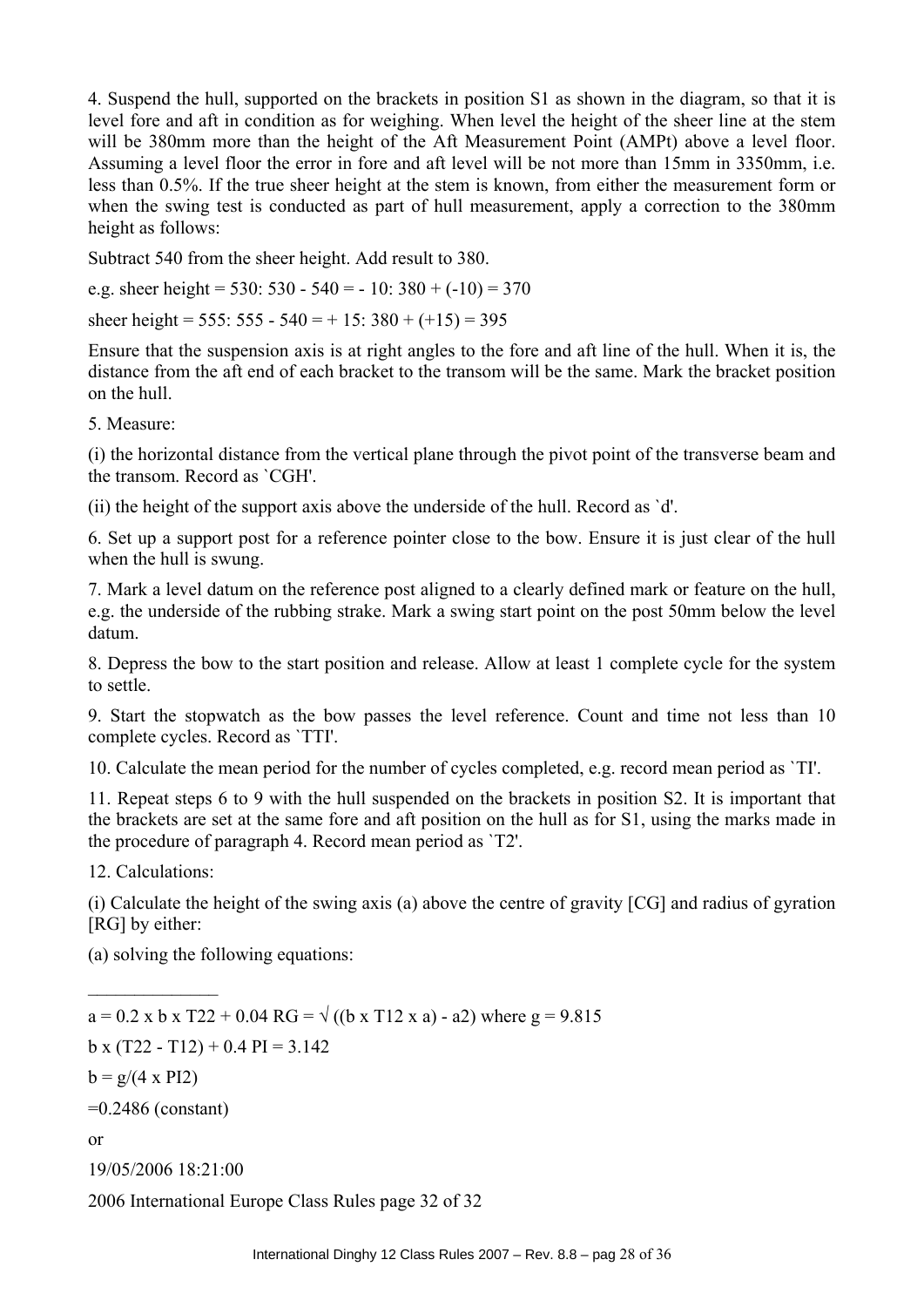(b) entering T1 and T2 in the tables in the Europe Measurement Manual.

Calculator and computer programs for calculating `a' and `RG' from `T1' and `T2' are given in the IYRU Measurement Manual.

- (ii) Calculate the Mass Moment of Inertia (I) as follows:
- $I = M x RG2$  where M is the mass of the hull
- (iii) Calculate the height of CG above the underside of the hull (CGV) as follows:

 $CGV = (d - a) \times 1000$ mm

13. Record data on the measurement form.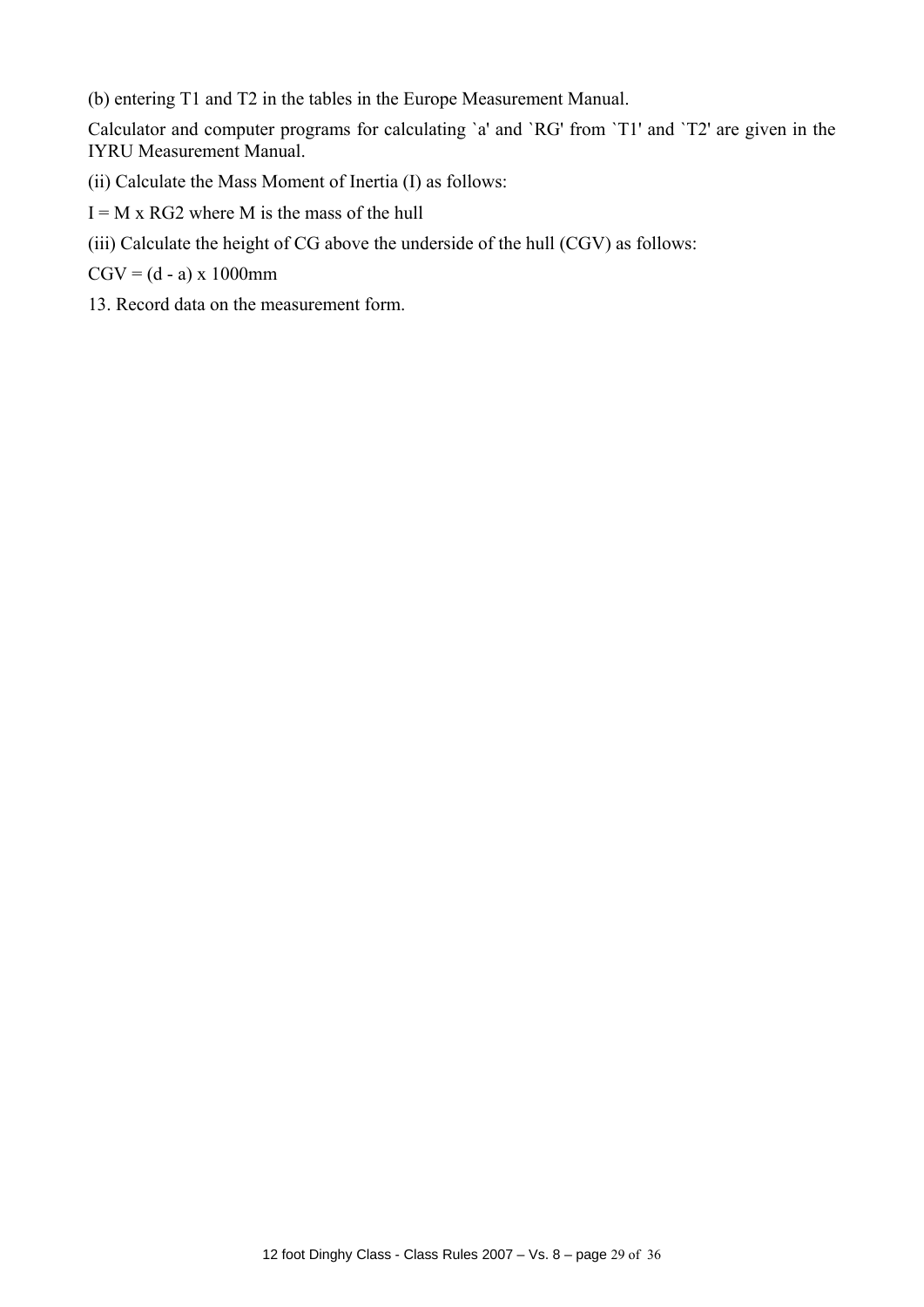# **APPENDIX H.2 - DIAGRAMS**

# **H.2.1 GENERAL DIAGRAMS RELATING TO MEASUREMENT EQUIPMENT**

(To be developed)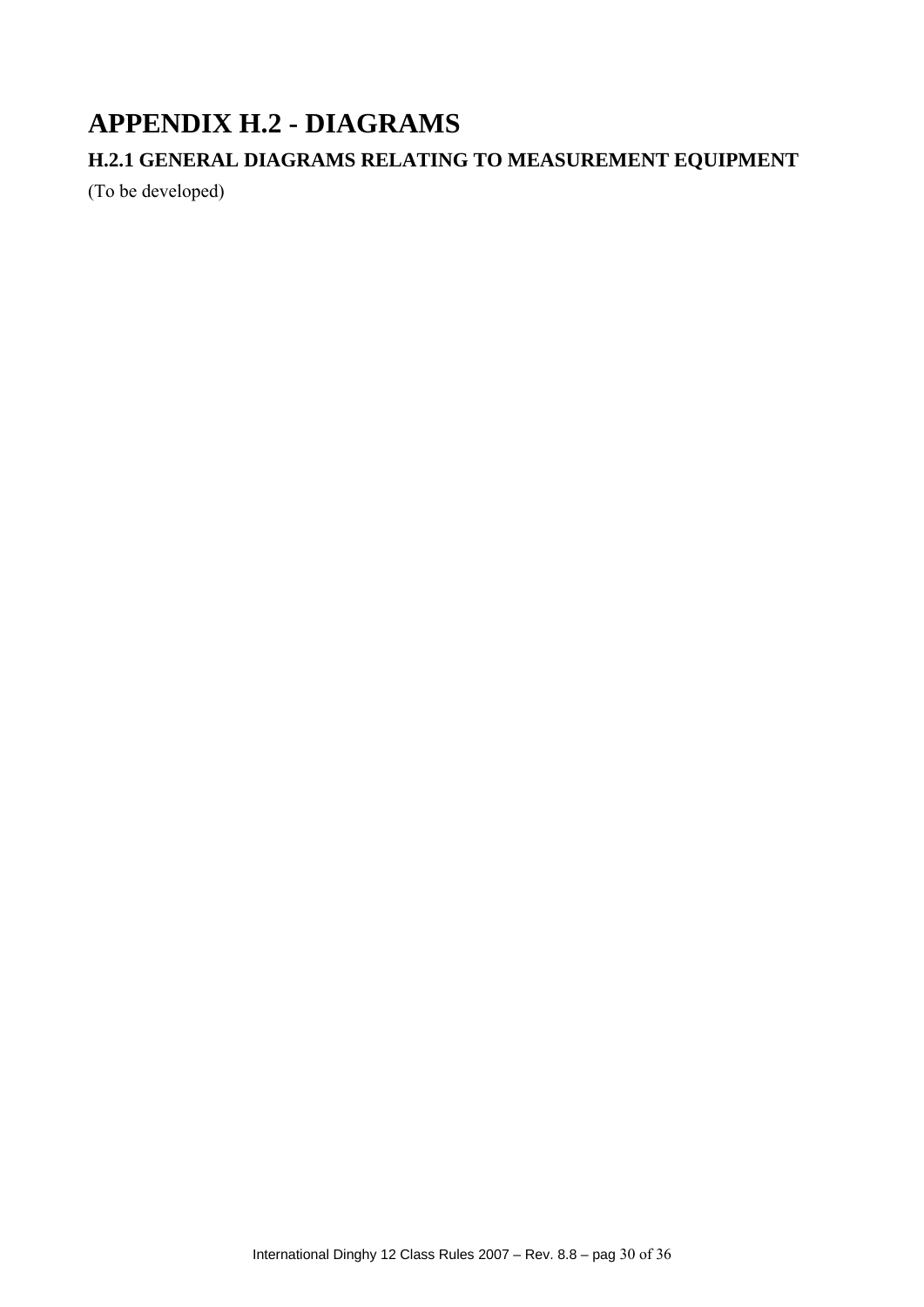# **H.2.2 DIAGRAMS RELATING TO APPENDIX H.3 (LAMBOLEY SWING TEST) (TO BE ADAPTED)**

# Diagram 20 - WEIGHT DISTRIBUTION



Ю,

 $\overline{\mathsf{P}}_2$ 

 $i$  Tbar

ء ‼



12 foot Dinghy Class - Class Rules 2007 – Vs. 8 – page 31 of 36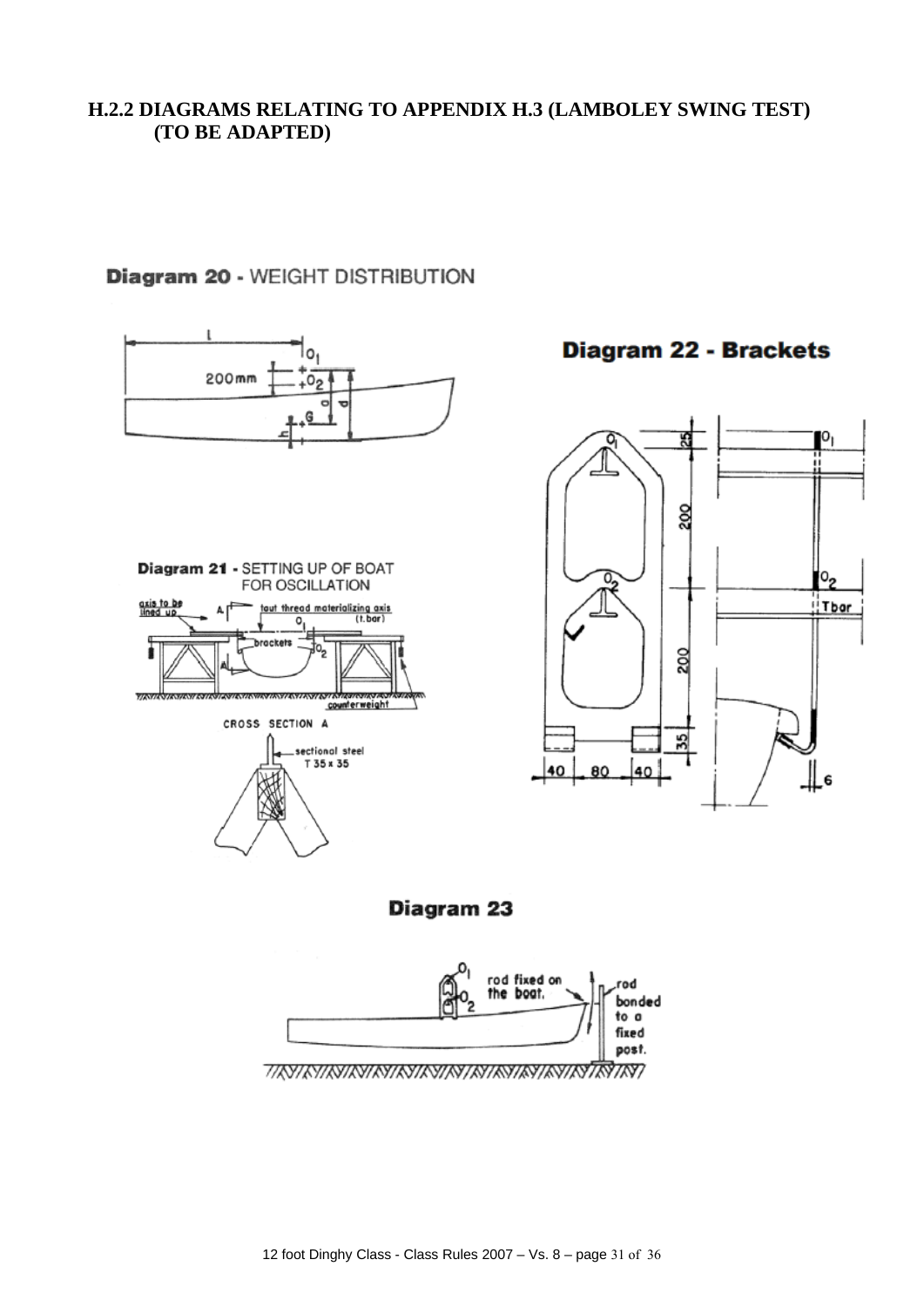# APPENDIX H.3 - WEIGHT DISTRIBUTION AND CENTRE OF GRAVITY: PRINCIPLES

The degree of concentration of the weight in the boat is described by her radius of gyration. A boat with "light ends" has a short radius of gyration.

In Diagram 20, if "a" is the distance from the oscillation axis  $O_1$  to the centre of gravity G, " $\rho$ " is the radius of gyration, and "g" is the acceleration due to gravity, then the oscillating period T1 is given by:

$$
T_1 = 2\pi \sqrt{\frac{a^2 + \rho^2}{ag}}
$$

We can measure T but we have two unknowns "a" and "ρ"; so we need two equations. Another is obtained by choosing a new oscillation axis O**2** exactly 200 mm lower:

$$
T_2 = 2\pi \sqrt{\frac{(a - 0.2m)^2 + \rho^2}{(a - 0.2m)g}}
$$

Hence by measuring T1 and T2 we may calculate "a" and "ρ".

The setting up of the axes  $O_1$  and  $O_2$  may be achieved with the equipment illustrated in diagrams 21 and 22. The brackets are designed to keep distance "a" short, to aid accuracy. The distance  $O_1 O_2$ shall be correct to within 1 mm. (See Diagram 20 to 23.)

A calculator (or excel sheet) may be programmed to obtain the values of "a" and "ρ".

Pocket Calculator programme:

|                    | <i>Input</i> $T_I$ (sec)                                  | Input $T_2$ (sec)                                                                         |
|--------------------|-----------------------------------------------------------|-------------------------------------------------------------------------------------------|
|                    | Input $b=0.2$ (m) Input g (m/sec <sup>2</sup> )           |                                                                                           |
|                    | Calculate $k = \frac{g}{4\pi^2 h}$                        |                                                                                           |
|                    | Calculate $a = b \frac{kT_2^2 + 1}{k(T_2^2 - T_1^2) + 2}$ |                                                                                           |
|                    | Calculate $\rho = \sqrt{abkT_1^2 - a^2}$                  |                                                                                           |
|                    | Show or print $a$ and $p$ (m)                             |                                                                                           |
| Check program with |                                                           | $g = 9.81 \text{ m}$ / sec <sup>2</sup> $T_1 = 3.31 \text{ sec}$ $T_2 = 3.81 \text{ sec}$ |
| Result should be   | $a = 0.593 m$ $\rho = 1.124 m$                            |                                                                                           |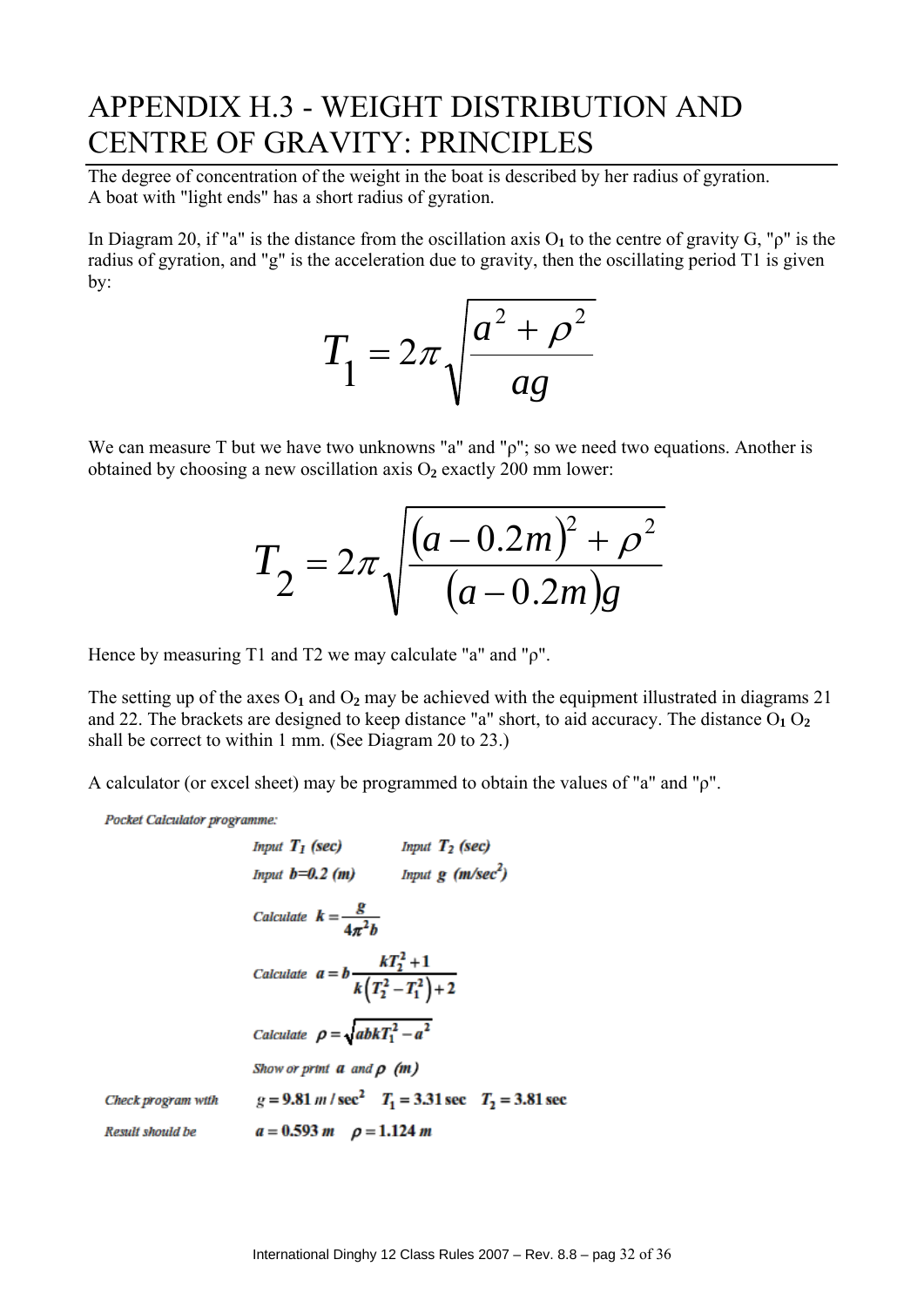# **WEIGHT DISTRIBUTION AND CENTRE OF GRAVITY: PRACTICE**

It is essential that the measurements be made in a sheltered place. The boat shall be hung from the brackets on axis 0**1**, 0**2** and the periods of oscillation T**1,** T**2** measured.

The distance "l" is measured parallel to base line from Station 0 (transom) to axis 0**1** (diagram 20). The distance "d" can usually be measured from axis 0**1** to the underneath of the hull (excluding

keelband) by means of a rule or tape passed down through the centreboard box (diagram 20).

If this is impossible, use the principle shown in diagram D.9.1 (Height of Mast Step).

It is wise to provide a protection under the boat but the boat shall not touch anything while oscillating.

The peak to peak movements of the bow shall remain between 200 mm and 160 mm during the time when the period of oscillation is measured. There shall be no twisting oscillations about a vertical axis. There shall be no movement of the supports.

The measurement of periods T**1** and T**2** requires most care.

It is recommended to operate in the following way:

two time keepers stand on either side of the boat, they shall start their stopwatches when the boat passes the rest position which is made easier with two rods placed opposite each other as in diagram 23; they count ten pitching periods and if they get the same result within 0.1s, the measurement is satisfactory (the result being thus 0.01s accurate).

Stopwatches accurate to 0.05s shall be used. If a stopwatch only accurate to 0.1s is used, twenty pitching periods shall be measured.

If correction is necessary to achieve permissible figures, record only the results obtained after correction.

(See Diagram 22 and 23.)

# **H.4 CLASS RULES AMENDMENTS**

- H.4.1 Proposals for amendments to these class rules may be submitted in time for circulation with the Association General Meeting Agenda, for consideration by I12DCA Council. Proposals may be submitted by I12DCA Executive members, by I12DCA Technical Committee, by N12DCAs and by a Jury.
- H.4.2 Where rule changes of major significance are proposed, the I12DCA Executive may decide to hold a referendum of all paid-up N12DCA members.

# **H.5 CLASS RULES INTERPRETATIONS**

H.5.1 The object of these rules is to establish a class of boats which is one-design in all matters that affect basic speed. The rules shall be interpreted in this spirit.

Since it is unlikely that these rules can cover in detail every possible eventuality, builders are strongly advised to clear doubtful points with the I12DCA Technical Committee before starting construction.

- H.5.2 When points are referred to the Technical Committee, the T.C. Chairman shall:
	- Provide an opinion; or
	- Consult with the Technical Committee, who shall interpret the rules.

Technical Committee interpretations should be made by at least three members. If deemed appropriate, the interpretation should be submitted to I12DCA Council for ratification.

H.5.3 The Technical Committee shall be guided by:

- The body lines and section plan, year/version.
- The plans of the first carvel construction.
- The digitised tables of coordinates for hull sections, centreboard profiles, stem and rudder profiles, and for templates.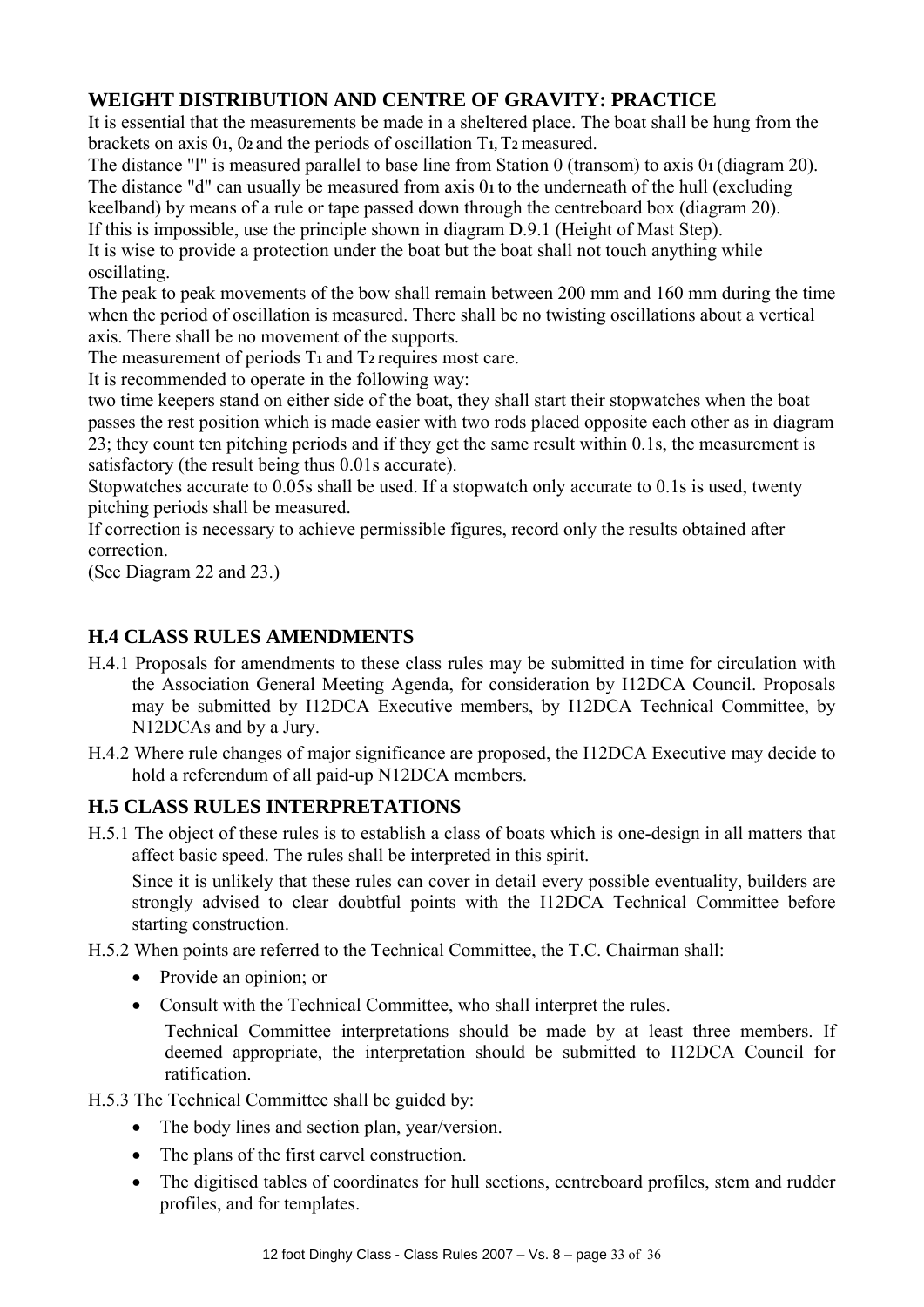- The spirit of the rules.
- Standard practice in the12foot Dinghy Class.
- H.4.8 Where a builder or owner does not accept an interpretation of the Technical Committee the matter shall be referred to I12DCA Council.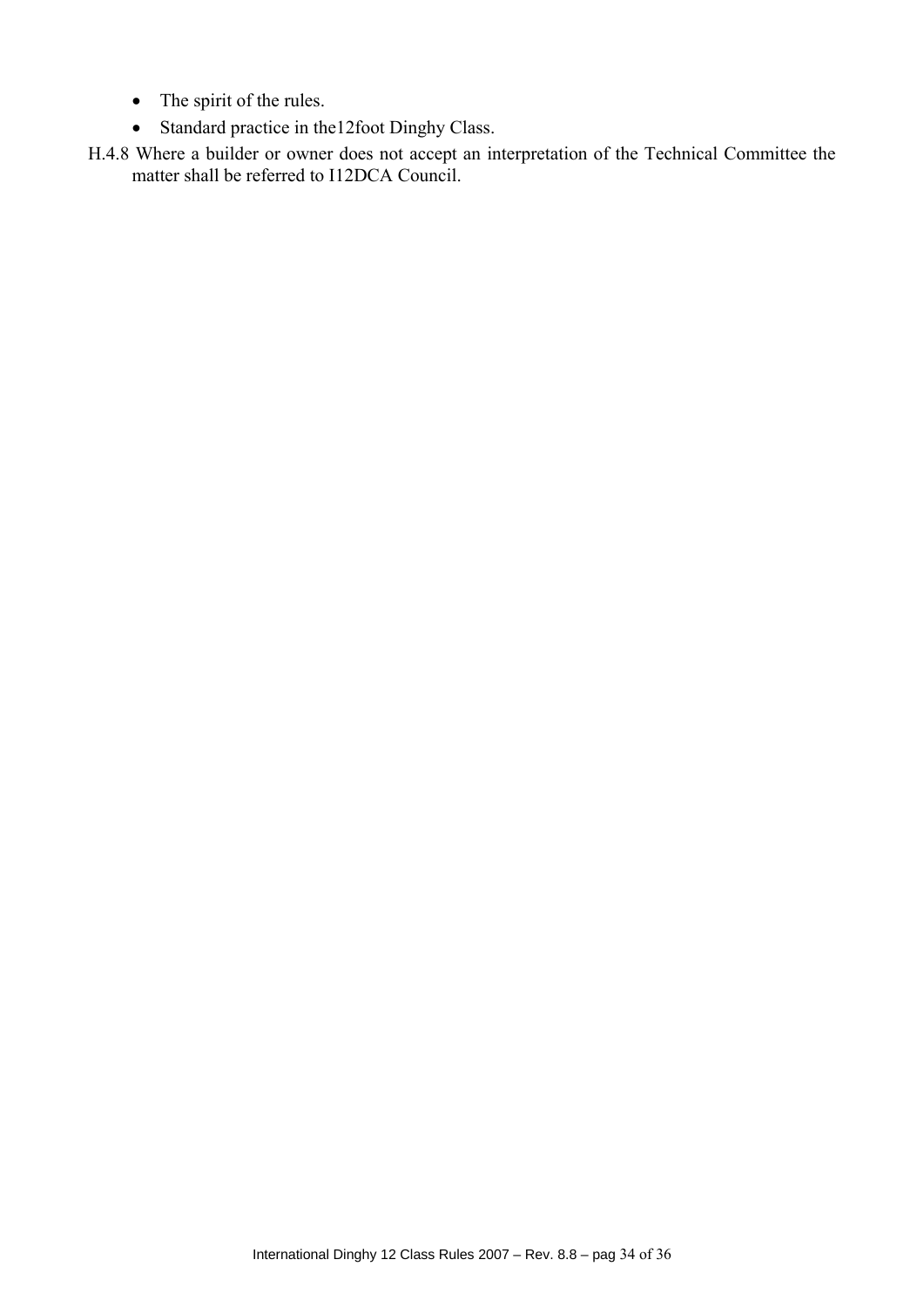# **APPENDIX I – CONSTRUCTION RULES AND DRAWINGS**

# **I.1 WOOD CLASSIC CONSTRUCTION RULES**